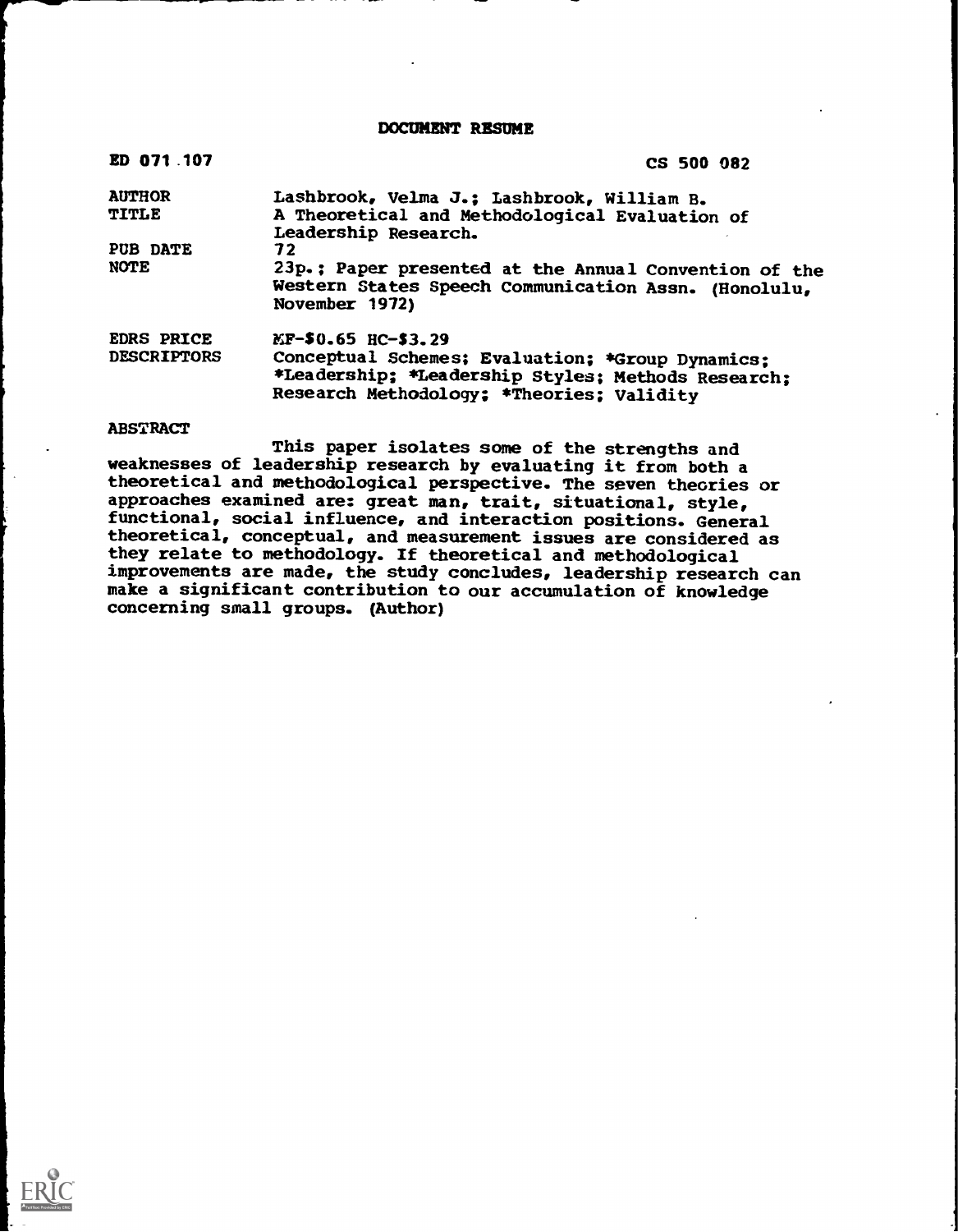US DEPARTMENT OF HEALTH.<br>
EQUCATION & WELFARE<br>
OFFICE OF EQUCATION<br>
THIS DOCUMENT HAS BEEN REPRO<br>
DUCED EXACTLY AS RECEIVED FROM<br>
DUCED EXACTLY AS RECEIVED FROM<br>
THE PERSON OR ORIGANIZATION ORIGINATION<br>
IONS STATED DO NOT

# A THEORETICAL AND METHODOLOGICAL EVALUATION

OF LEADERSHIP RESEARCH

by

Velma J. Lashbrook Uoodruff High School

and

William B. Lashbrook Illinois State University

-PERMISSION TO pePRODUCE THIS COPY RIGHTED MATERIAL HAS SEEN GRANTED 'Velma J. Lashbrook

William B. Lashbrook TO ERIC AND ORGANIZATIONS OPERATING<br>UNOER AGREEMENTS WITH THE US OFFICE<br>OF EOUCATION FURTHER REPRODUCTION<br>OUTSIOE THE ERIC SYSTEM REQUIRES PER<br>MISSION OF THE COP(RIGHT OWNER

> Presented to: Western States Speech Communication . ssoc. 1972 Convention Honolulu, Hawaii

 $\frac{1}{\sqrt{2}}$ 

 $\boldsymbol{\cdot}$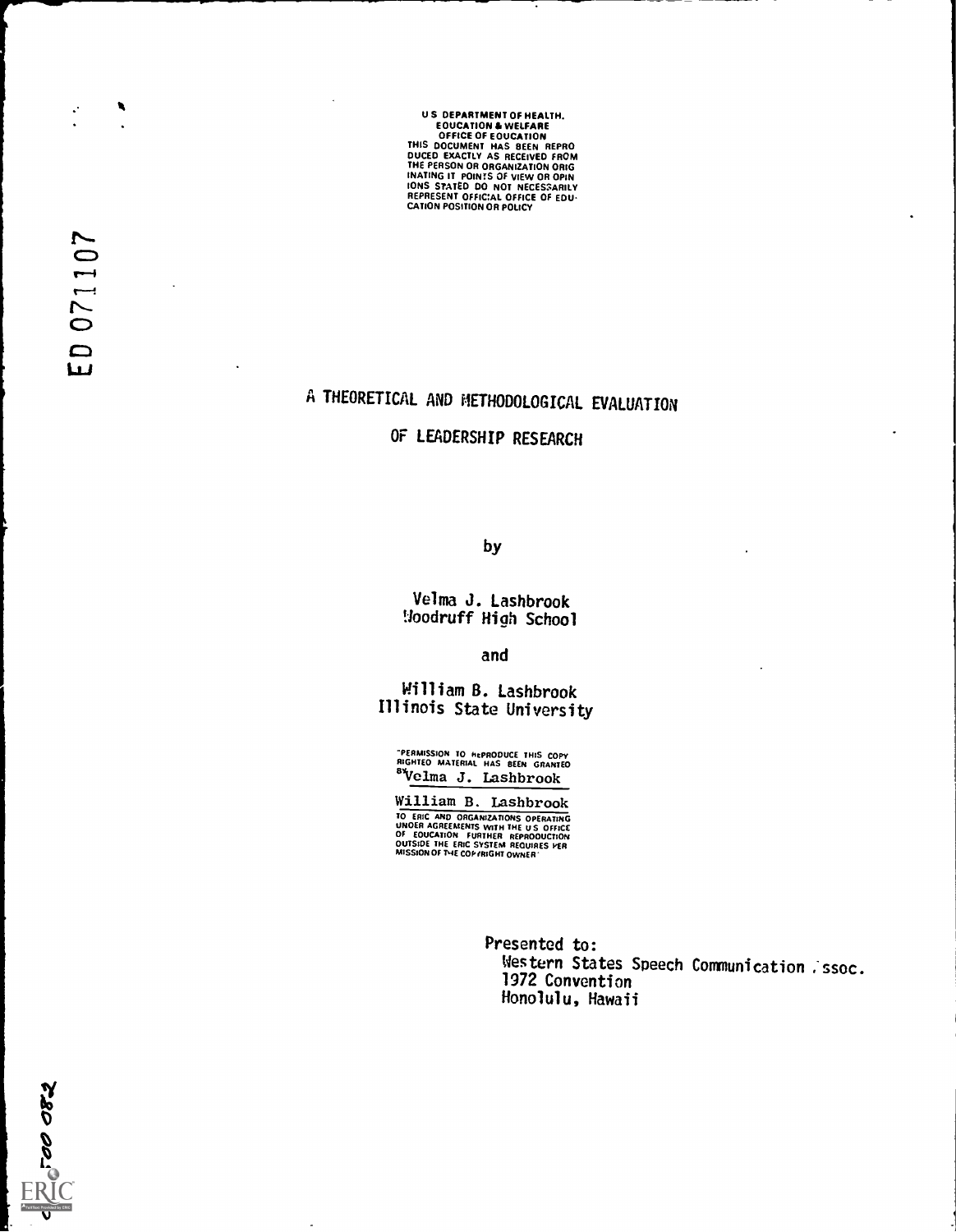# A THEORETICAL AND METHODOLOGICAL EVALUATION OF LEADERSHIP RESEARCH

Small group researchers in sociology, social psychology, and speech communication have devoted more attention to the study of leadership than any other concept in the small group process. The production rate of leadership studies is high and steadily increasing. However, the accumulation of knowledge in this area is not that significant. This paper attempts to isolate some of the strengths and weaknesses in leadership research by evaluating it from both a theoretical and a methodological perspective.

## Theoretical Evaluation

A theory has been defined as "...a systematically related set of statements, including some lawlike generalizations, that is empirically testable" (Rudner, 1966). The definition suggests at least three criteria for evaluating a theory: that the theoretical statements should be systematically related, that the statements should include some lawlike generalizations, and that the statements should be empirically testable. These three criteria will be employed in the evaluation of the theories or appreaches.

The seven approaches examined in this paper are the great man, trait, situational, style, fuctional, social influence, and interaction positions. The great man approach, the first attempt to explain leadership, suggests that great changes in an organization or in society almost always result from the efforts or powers of a few superior individuals. Hook (1943) described two kinds of great men: the eventful man and the event making man. The eventful man was a great man who happened to be in the right place at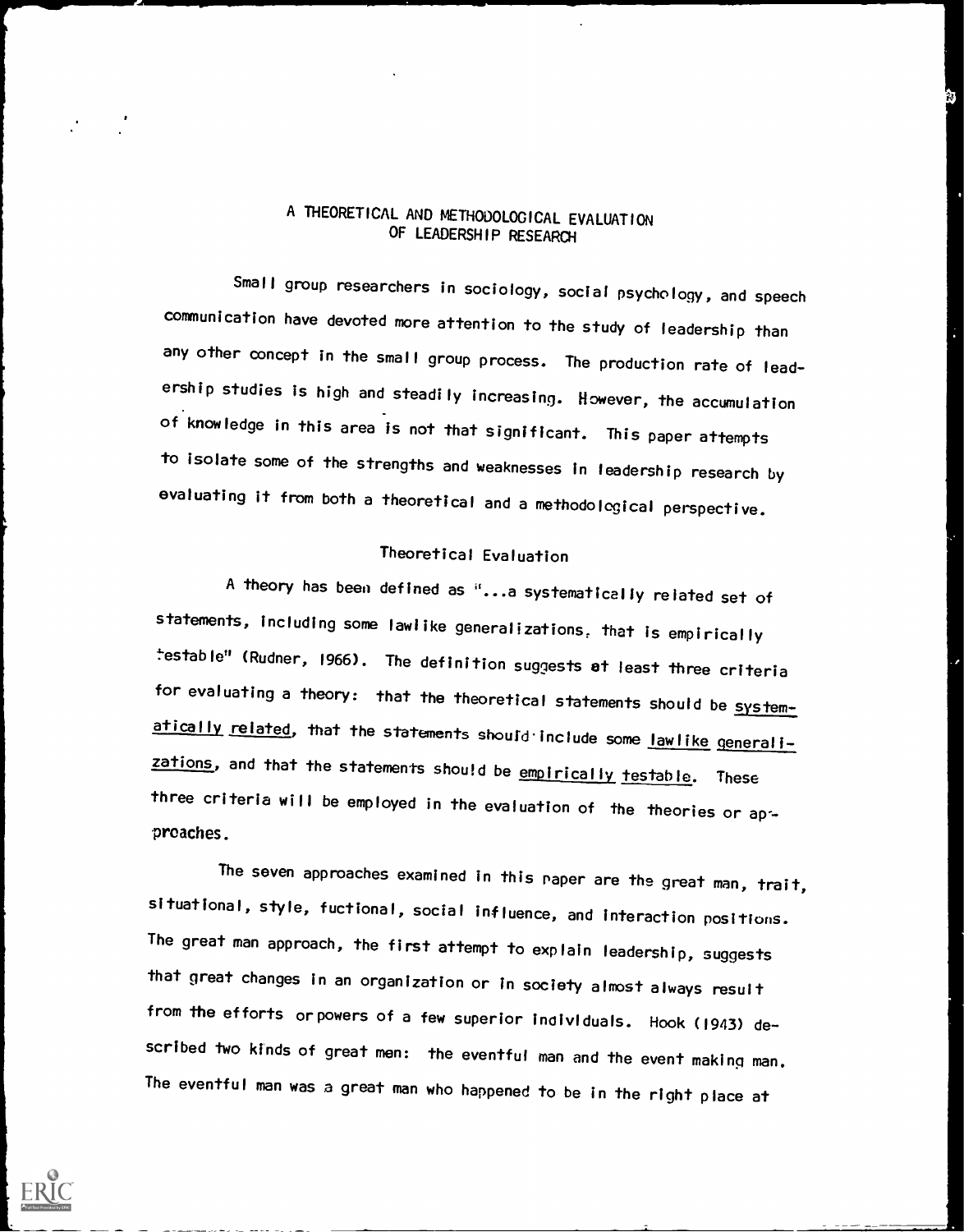the right time to become a leader. The event making man was a great man who created great events. A second description of great men (Jennings, 1960) posited three types: supermen, heroes, and princes. Supermen were described position three types. Supermen, heroes, and princes. Superment were described<br>as rule breakers and value creators; heroes were defined as leaders of great and noble causes; and princes were men who knew the game and manipulated their followers. Proponents of this approach used biographical analyses to describe leadership.

Many have argued that the great man approach to leadership with its stress on uniqueness and emergence is not really amenable to social scientific investigation. However, arguments based on uniqueness give no support at all to the position that there must be a radical divorce between the methodologies of the nonsocial and the social sciences. For if one extended the uniqueness argument all science would be impossible. The emergence dimension of a great man approach holds the position that it is nonscientific on the grounds that it is non causal. There appears some merit in this position from a relative sense, however, to imply closure (no possibility of causal prediction) seems unjustified. The history of science reveals several instances of phenomena like the emergence of great men to stimulate great causes which have subsequently been shown not to be outside the pattern of lawlike regularity of other events. The great man approach can in fact be properly evaluated in terms of how well it provides a structure for theoretical considerations. To remove it from such considerations by design, even rhetorically, seems unfortunate and naive.

To date the great man approach meets none of the structural criteria necessary for a theory: it has no lawlike generalizations, it has no set of systematically related statements, and it is empirically

 $\overline{2}$ 

 $\ddot{\cdot}$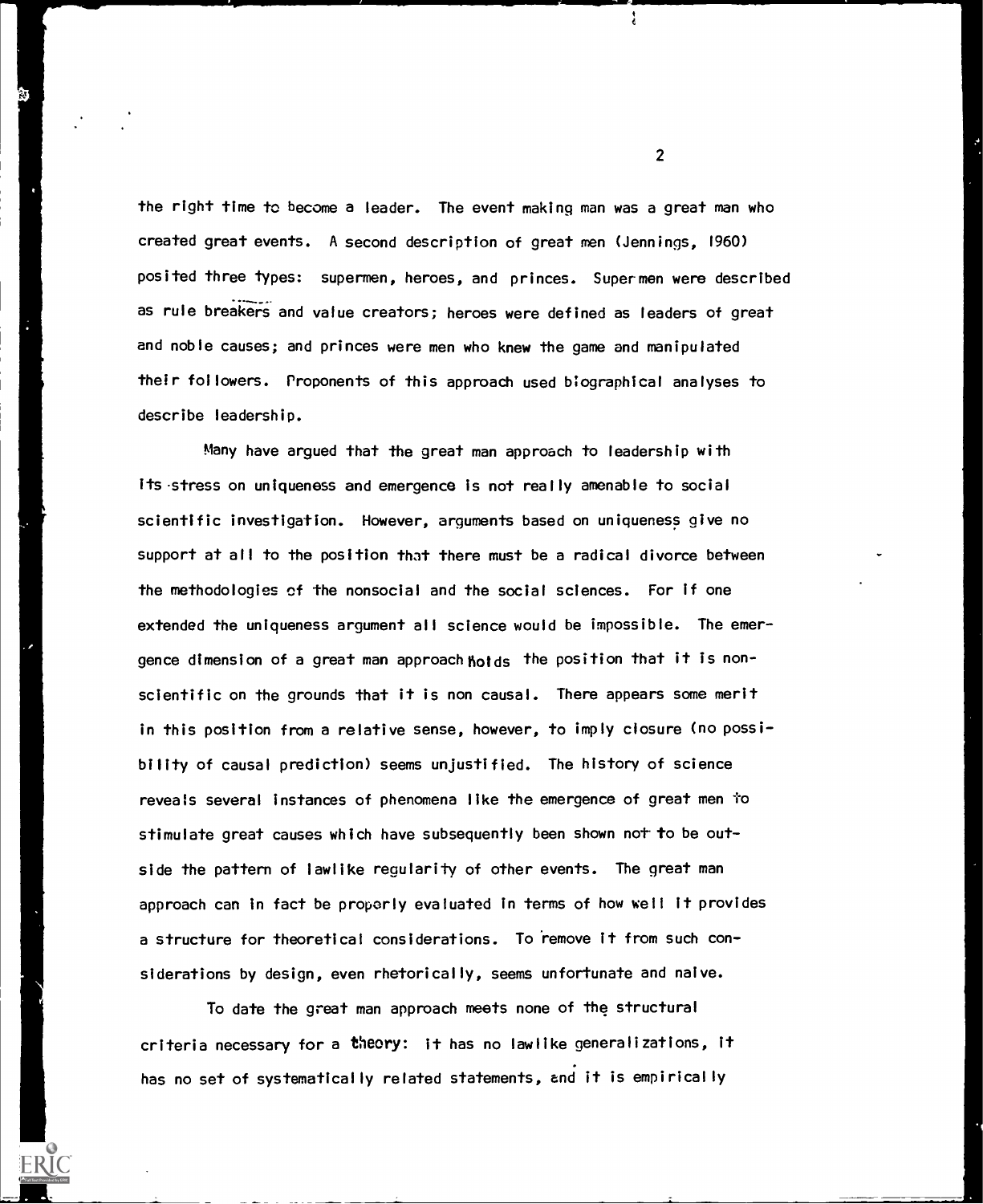untestable. Further, the approach has traditionally been limited to the examination of historical figures and offers little on a basis for predicting leadership.

The trait approach contends that certain individuals possess characteristics that allow them to become Leaders. Numerous studies have attempted to discover the relationship between various personality, biographical and hahaviordi characteristics, and leadership in the small group. Several summaries of leadership traits have been reported. Bird (1940) synthesized 20 studies in which 79 traits were found to be related to leadership. He found that 51 (65 percent) of the variables were mentioned only once, 16 (20 percent) were listed twice, 4 (5 percent) were identified in three, another 4 (5 percent) were found in four studies, two were mentioned in five, one was identified in six, and one was found in ten studies. Those variables identified in three studies were courage, originality, tact, and self-reliance. Enthusiasm, fairness, self-confidence, and sympathy were found in four. The ixo identified in five studies vere extraversion and sense of humor. Initiative was found in six and intelligence was identified in ten studies.

Perhaps the most widely acclaimed summary and synthesis of trait studies was reported by Stogdill (1948). He suggested five major classifications for leadership characteristics:

- 1. Capacity (intelligence, alertness, verbal facility, originality, judgement)
- 2. Achievement (scholarship, knowledge, athletic accomplishment)
- 3. Responsibility (dependability, initiative, persistence, aggressiveness, self-confidence, desire to excel)



 $\overline{\mathbf{3}}$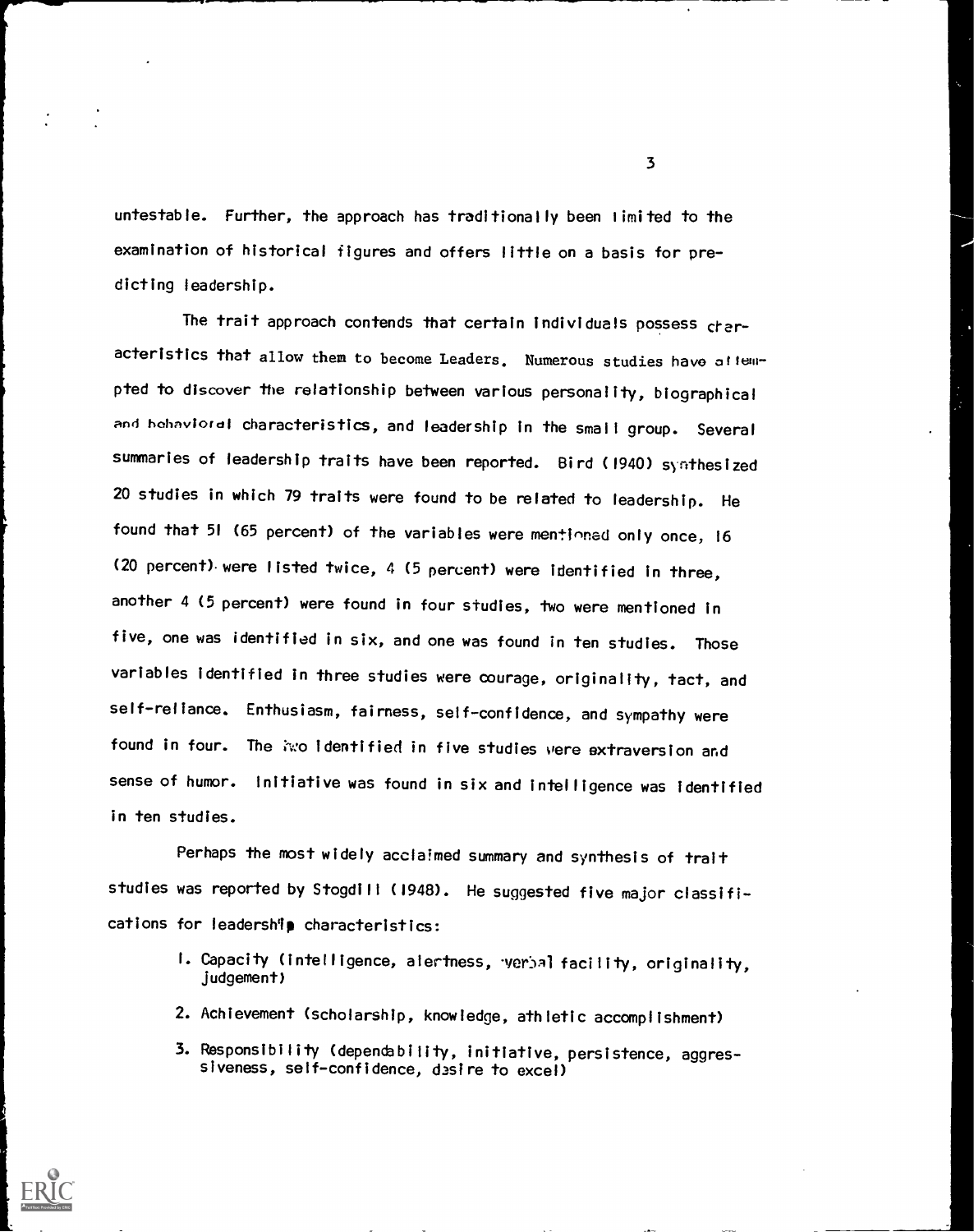- 4. Participation (activity, sociability, cooperation, adaptability, humor)
- 5. Status (socio-economic nosition, popularity)

In addition, he mentioned that these characteristics may vary with the situation (group characteristics and goals).

Although Stogdill established a classification scheme for leadership traits, he noted that the traits have not been found to be consistently related to leadership. He did find that 15 or more studies sungested that leadership is related to: intelligence, scholarship, dependability, activity, and social participation. Ten or more studies found leadership to be related to: sociability, initiative, nersistence, nrocedural ability, self-confidence, alertness and insight into situations, coonerativeness, nopularitv, adaptability and verbal facility. Some characteristics were suquested to apply only to specific grouns (i.e., athletic ability was associated with leadership in boys' gangs and play groups). The variables identified to have the highest correlations with leadership were: originality, ponularity, sociability, judgement, aggressiveness, desire to excel, humor, cooperativeness, liveliness, and athletic ability. There was also some evidence that former leadership exneriences transfer.

EGrath and Pltman (1965) have provided a third list of leadership characteristics in their synthesis of small grow) research:

- 1. Individual nersonality characteristics such as extroversion assertiveness, and social maturity, but not a host of other seemingly similar characteristics;
- 2. Education but not age or other biographical characteristics;
- 3. Intelligence, general ability, and task ability;
- 4. High group status; and

 $\frac{1}{2}$ 

5. Training in leader techniques.

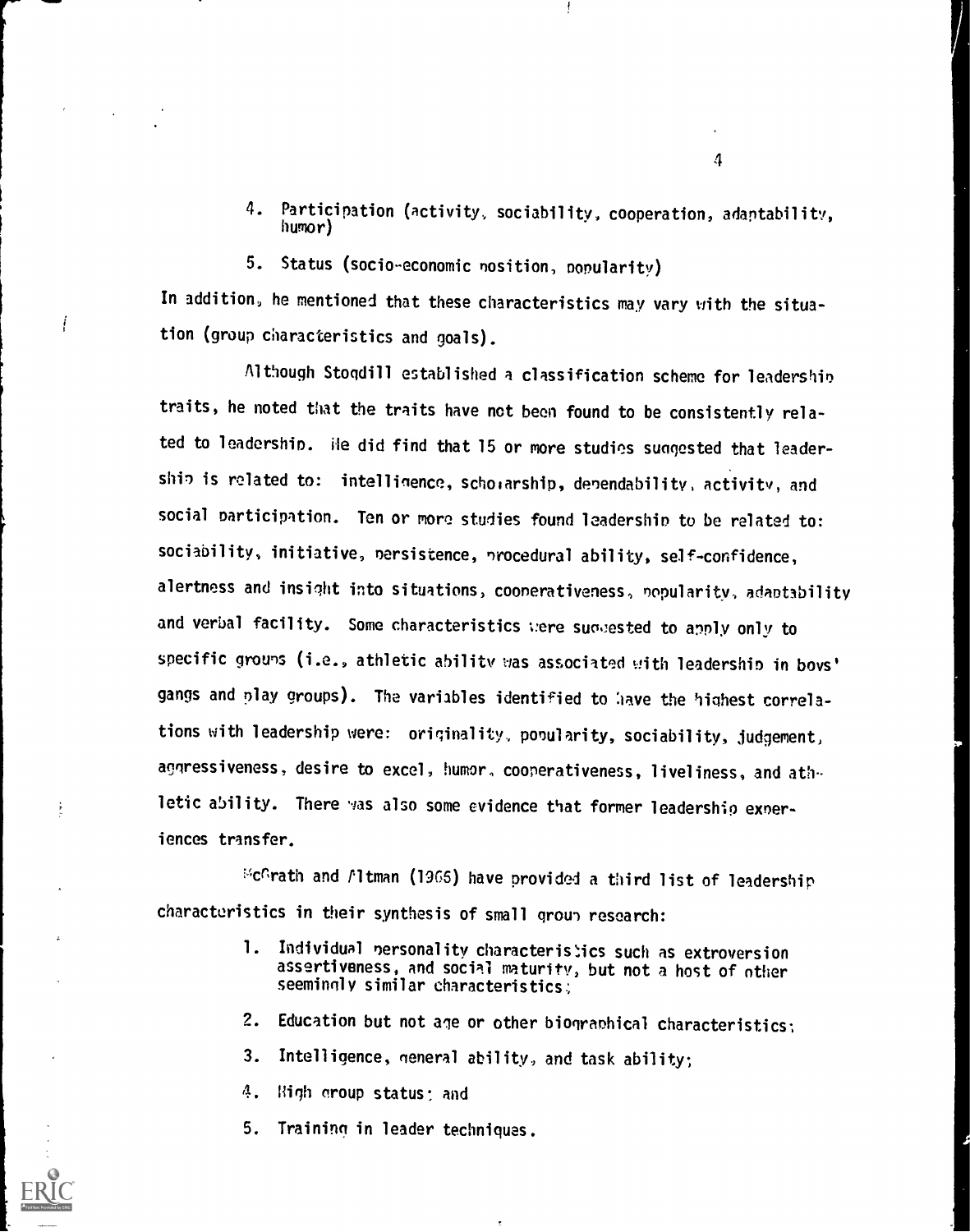AcGrat) and Altman examined 25 studies which tested the relationship between leadership performance and variables in 10 other classes. A total of 275 associations were tested of which 12C were significant. The authors have indexed the relationships by variable class and have indicated the pronor. tion of significant relationships found between the variables. The characteristics listed above were sionificantly related to leadershin performance at least 60 ner cent of the times the relationship was tested An examination of the three summaries reported here does not provide a conclusive list of leadership traits.

As a theory the trait approach falls short of meeting the criteria. It does nrovide generalizations concerning the traits associated with leadership, but the statements are neither lawlike nor systematically related. The generalizations, however, are empirically testable. One of the most significant problems associated with trait research is the restrictive nature of the conception and measurement of traits. The range of traits has been limited, in most cases, to personality traits identified by psychology. This has resulted in the exclusion of many behavioral, attitudinal, and situational variables "hich may affect leadershin. The problem of measurement may be a result of the heavy reliance on personality tess derived for purposes other than predicting or describing communication behaviors (i.e., clinical evaluation).

Prinarily as a reaction to the weaknesses of the trait approach, the situational approach emerged. Most of the research which has been based on this approach has attempted to demonstrate that traits do not account for leadershin emergence in all situations (Barnlund, 1962 and Neucomb, Turner,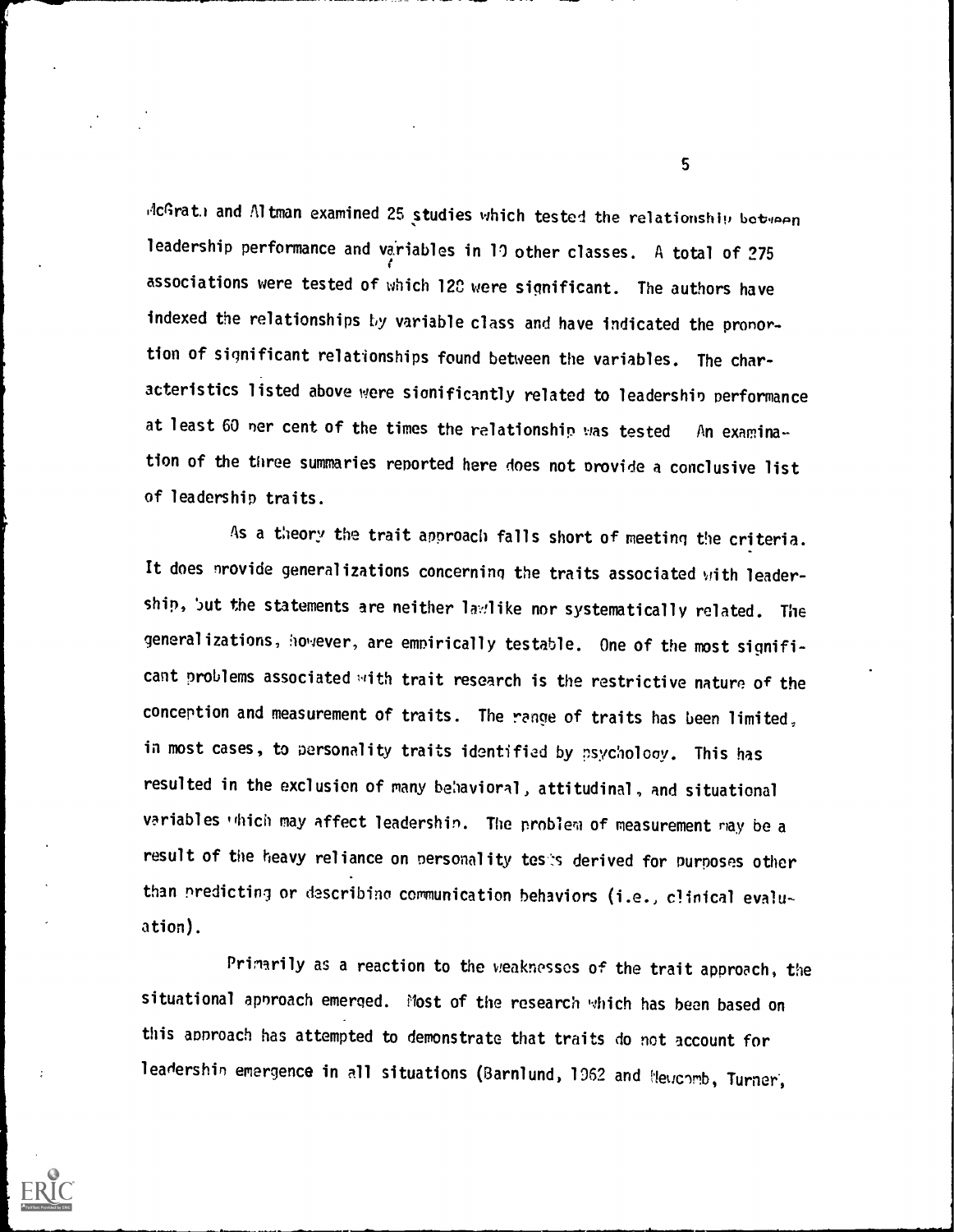and Converse, 196'. Perhaps the most exhaustive study supporting the situational approach was conducted by Fiedler (1968). Fiedler directed a 15 year research program which included more than 35 studies and 1600 groups. The groups were limited to interacting task groups (i.e., high school basketball teams, surveying teams, bomber crews). Fiedler contends that in groups of this type the individual's contributions affect the performance of other group members and, consequently, the total eroun performance. In each of the studies conducted leaders uere elected, appointed, or identified by sociometric rankings. The leaders's effectiveness was defined in terms of group performance on the nrimary task. On the basis of the initial studies, three situational variables were hypothesized to affect leade. ship: leader-member relations, task structure, and nosition nower. Leader-member relations were defined in terms of the leader's personal ettraction to group members and divided into good and poor classifications. Task structure was defined as the degree of organization imnosed by superiors. It was classified as structured and unstructured. The third variable, position power, was defined on the basis of the degree of traditional authority associated with the office and classified as strong and weak. The subsequent studies supported a three dimensional (three situational variables with two levels each) contingency model of leadership. Fiedler concluded: (1) that group effectiveness is contingent on the appropriateness of the leader's style for the situation, (2) that the appropriateness of the leader's style depends on the degree to which the group situation allows the leader to exert influence, and (3) that, because leadership style is difficult to change it is better to change the work situational variables. Unlike most situational studies, the Fiedler research



 $\sigma$  and  $\sigma$ 

'

 $\frac{d}{dt} \sum_{i=1}^n \sum_{j=1}^n \frac{1}{\|x_j\|^2} \sum_{j=1}^n \frac{1}{\|x_j\|^2} \sum_{j=1}^n \frac{1}{\|x_j\|^2} \sum_{j=1}^n \frac{1}{\|x_j\|^2} \sum_{j=1}^n \frac{1}{\|x_j\|^2} \sum_{j=1}^n \frac{1}{\|x_j\|^2} \sum_{j=1}^n \frac{1}{\|x_j\|^2} \sum_{j=1}^n \frac{1}{\|x_j\|^2} \sum_{j=1}^n \frac{1}{\|x_j\|^2} \sum_{j=1$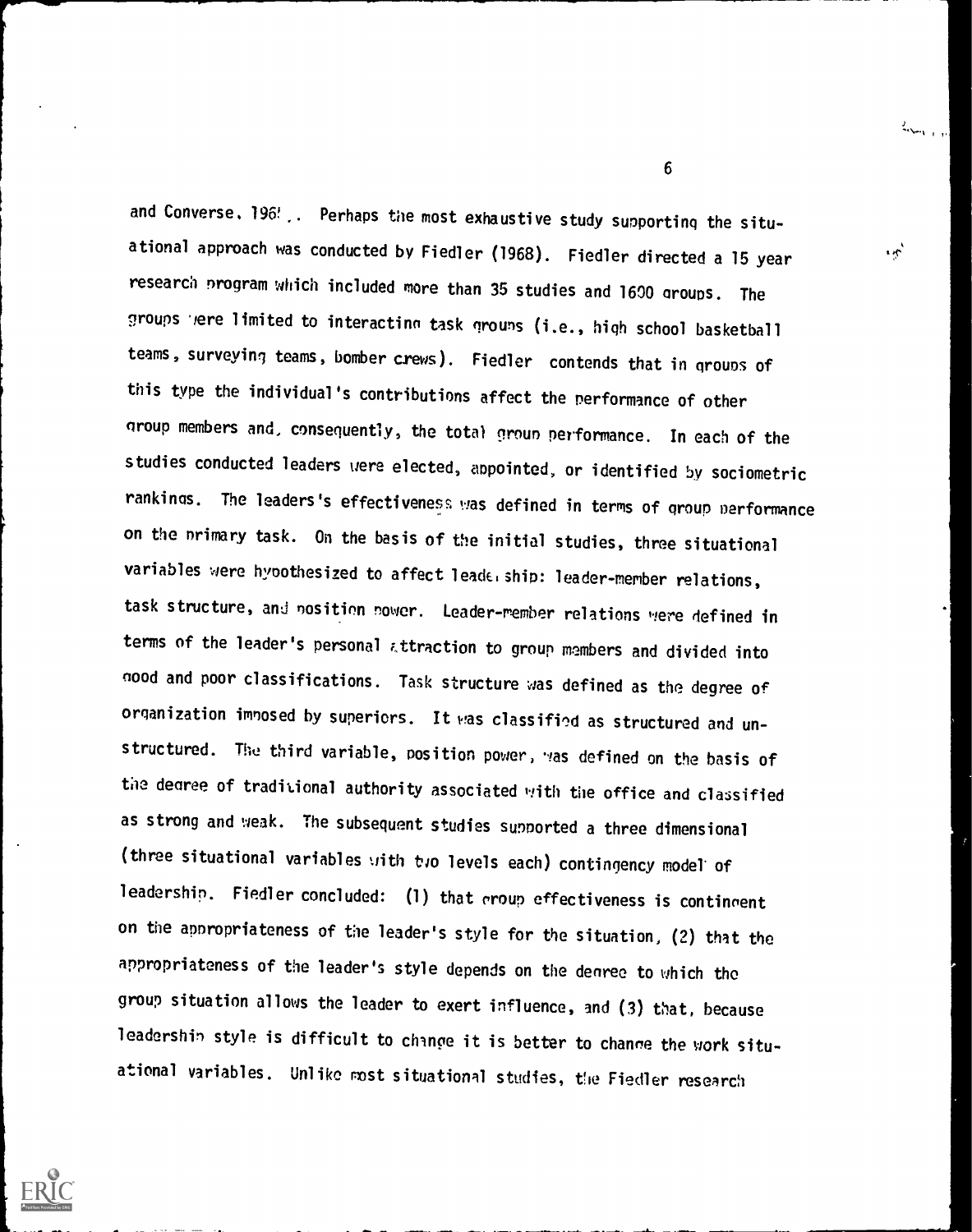proeram attempted to isolate soecific situational variables which affect leadership.

The situational approach has not proven to be a fertile area for theory develooment. The statements nosited by Fiedler's continnency model nrovide, at best, antecedent conditions for leadershin in specific situations. The statements are not lawlike and have not been systematically related. Although the statements are empirically testable, they add little to the prediction of leadership. In addition, few specific situational variables have been conceptualized or measured well. Further, the situational approach has systematically excluded other notential variables (i.e., traits, behavioral 6aracteristics).

The fourth approach deals with leadershin styles. In the early research (Lippitt and White, 1943) three styles were investigated: autocratic. democratic, and laissez-faire. In later research the investigations were limited to authoritarian and democratic leadershin styles. The Iowa studies (Krech, Crutchfield and Ballachev, 1962) nroduced several comparisons concerning the effects of leadership styles. Authoritarian leadership as compared to democratic leadership produced a greater quantity of work, but less work motivation and less originality in work; a greater amount of aggressiveness toward the leaders and group members: more suppressed discontent. more deperident and submissive behavior less friendliness in the groun; and less "group-mindedness". Shaw (1964) concluded that authoritarian leadership "nroduced greater work output and lower morale than does non-authoritarian leadershin. The question of quality of the work as a function of type of leadership is still unsolved." Perhaps even this conclusion is unwarrented.  $Gibb$  (1969) claims that: "Co-



 $\mathcal{T}$  and  $\mathcal{T}$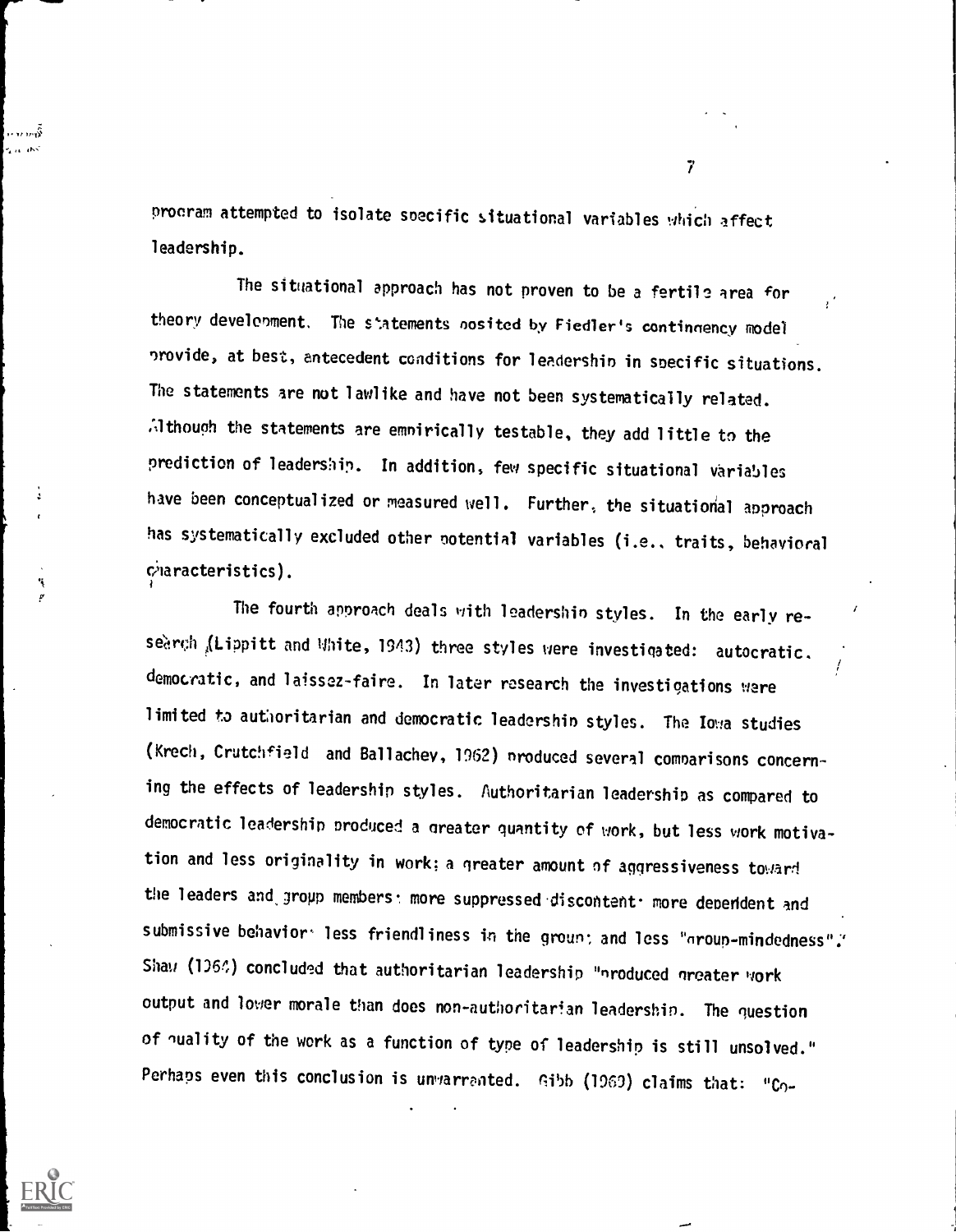hesiveness and high morale are largely the result of having one's expectations fulfilled" (o. 262). He cites the studies of Scott (1952) and Haythorn (1956) which both found that in situations where members expected authoritarian leadership morale was highest when that expectation was met. Fiedler (1964, 1965) specified two conditions under which authoritarian leadership is to be preferred - when the leader has oower, mod leader-member relations, and a clearly structured task; and when he lacks power, has poor leader-member relations, and an ambiguously structured task. In his three dimensional model these situations are the most favorable and the most unfavorable group conditions. In conclusion it should be noted that authoritarian leadership does produce a nreater quantity of work, but its effects on morale and nuality of cork are unresolved.

The style approach, alone, is certainly nontheoretical. Few lawlike generalizations could be drawn from the research and no systematically related set of statements has been posited. Because the approach is limited to only one characteristic of leadership the ability to describe, explain, and predict leadership or group behavior is significantly limited.

The functional approach is the fifth conceotion of leadership and perhaps the most popular among speech communication researchers. Numerous classifications of leadership fuctions have been posited, including:

| Cattell (1951) | -attachment<br>groun maintenance                                   |
|----------------|--------------------------------------------------------------------|
| Bales (1958)   | -task leader<br>socio-emotional leader                             |
| Hamblin (1958) | -substantive leader<br>procedural leader<br>socio-emotional leader |

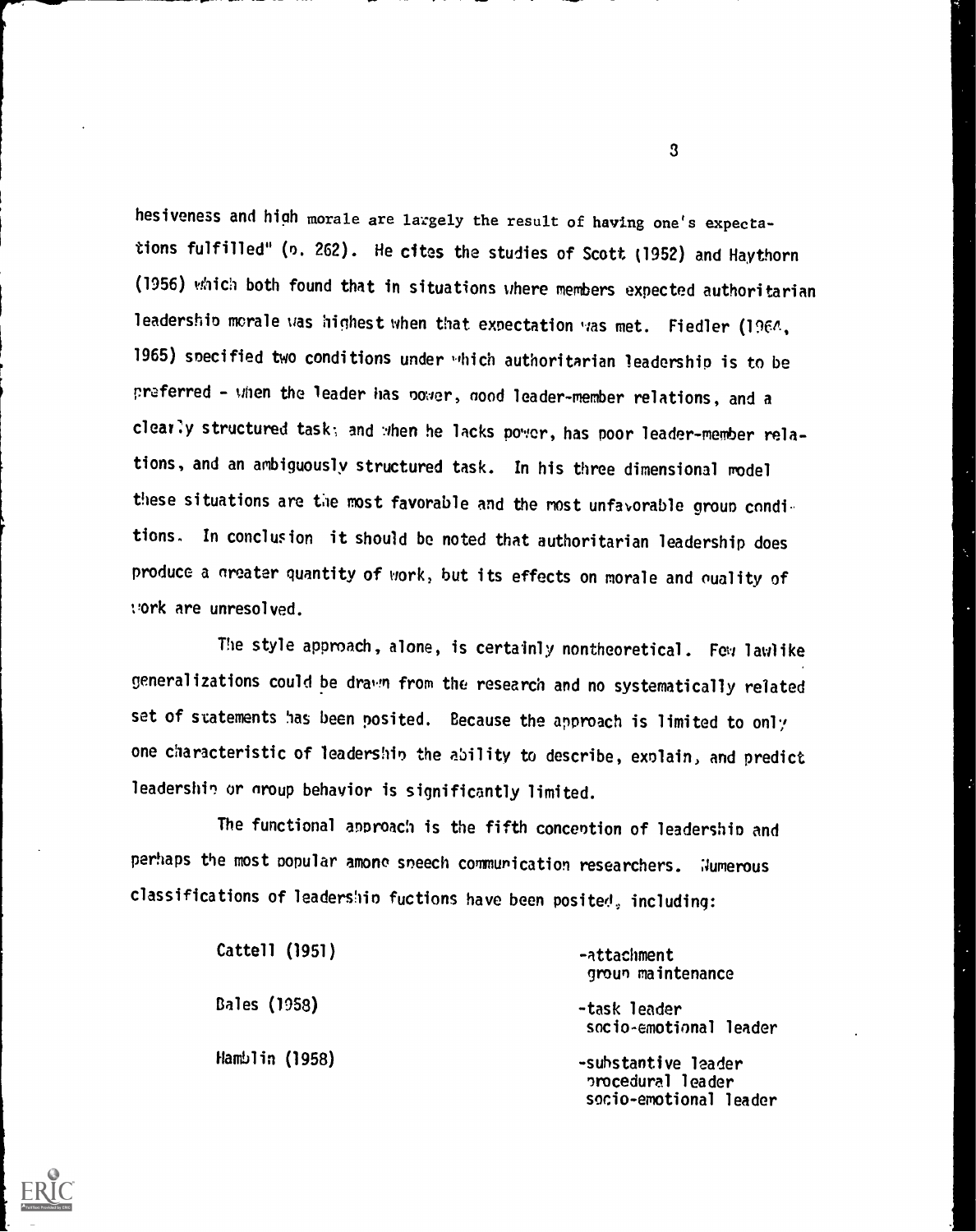| Stogdill (1959)              | -integration                                                                        |
|------------------------------|-------------------------------------------------------------------------------------|
|                              | morale<br>productivity                                                              |
| Barnlund and Haiman (1960)   | -creative and critical<br>thinking<br>nrocedural matters<br>interpersonal relations |
| $B$ ass (1960)               | -consideration<br>initiating structure                                              |
| Cartwright and Zander (1960) | -opinion leader<br>socio-emotional leader<br>moal-setter leader                     |
| Likert (1961)                | -employee-centered<br>.job-centered                                                 |
| Heslin and Dunphy (1964)     | -task<br>group maintenance                                                          |
| Cartwright and Zander (1968) | -coalachievement<br>group maintenance                                               |
| Sattler and Hiller (1963)    | -precedural<br>nroblem-solving<br>socio-emotional                                   |

Three primary functions have been cnncentualized- process (procedural or goal settinn), substantive (task or problem solving), and socio-emotional (interpersonal or groun maintenance). Some researchers have preferred to group process and substantive functions together since the same persons tend to nerform both functions.

Several researchers (Slater, 1955: Bales, 1958; Likert; 1961; and Hes. lin and Dunphy. 1004) have suggested that at least two types of leaders emerge in a small group: a task and a socio-emotional leader. Slater (1955) observed 20 groups which met four times to discuss administrative case problems. Observers used the Bales' interaction process analysis (IPA) instrument and group members ranked other members on contribution of ideas, ouidance, and

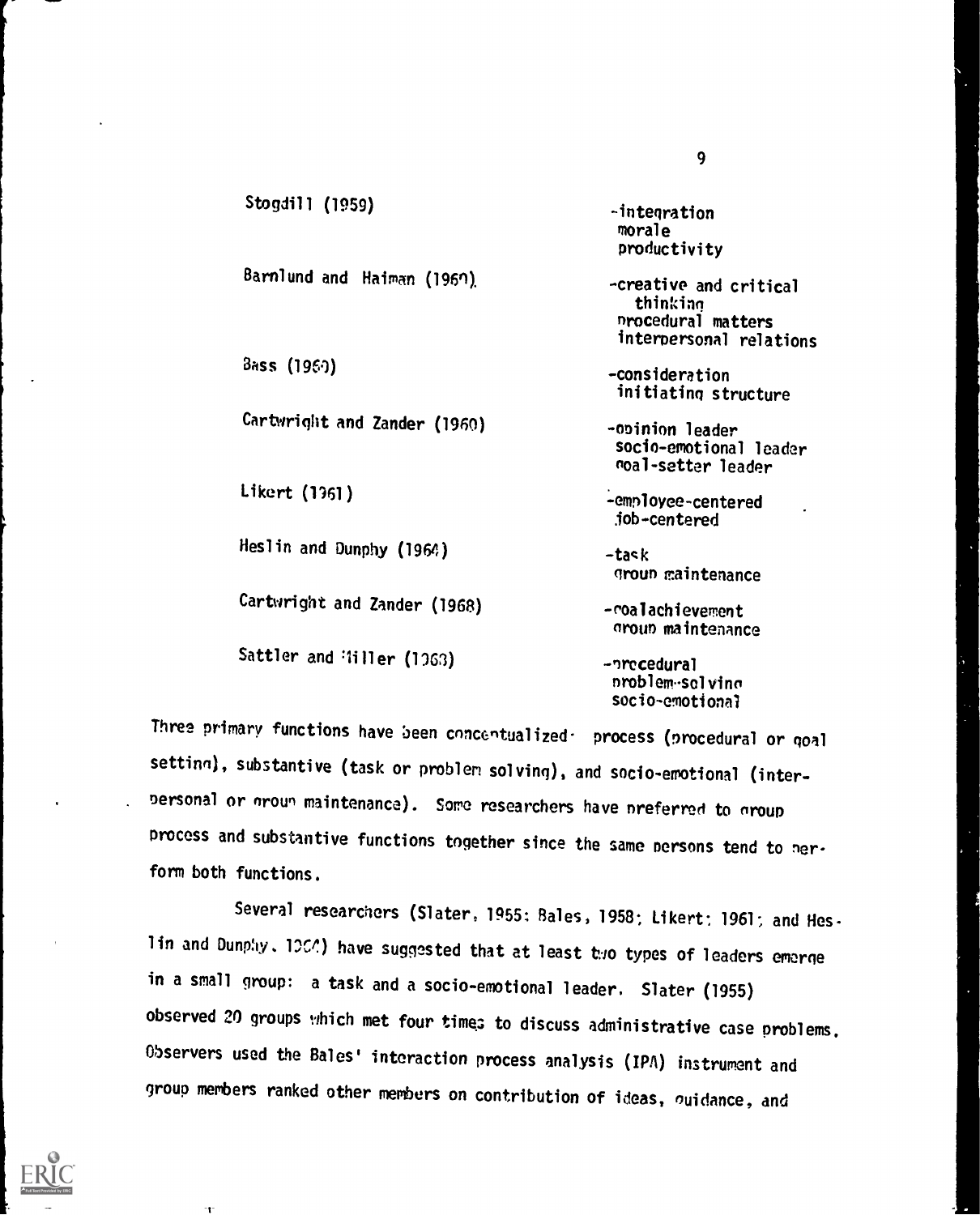personal attraction. After the fourth discussion participants named a leader. In this study two specialists emerged, a task leader and a socio-emotional leader. The task leader, who was also named the group leader, narticipated more than other members and had more problem-solving contributions (i.e., orientation, opinion, suggestions). The socio-emotional specialist was liked best and had more reaction contributions (i.e.. agreement, tension release, solidarity) when compared to other group members.

Some researchers have sugnested that individuals need to perform process and substantive functions (Bormann, 19F9) if they are to be perceived as leaders. Vortensen (1964) applied content analysis to the communication content of six group discussions. He found that nerceivod leaders specialized in communication classified as: introducing and formulating goals, tasks, and procedures; eliciting communication; delegating and directing action: and summarizing group activity. These classifications could be categorized as process or substantive functions.

The functional approach has been useful for describing the communication behaviors of leaders and for leadership training. At most, the functional approach provides a classification scheme for leadership behavior. It does not orovide a leadership theory - there are no lawlike generalizations to be systematically related or empirically tested. There are several other criticisms of this anproach. First, the categories traditionally used by observers are neither mutually exclusive nor inclusive of all possible contributions (using IPA or "ortensen's categories). Second, measuring instruments have been used to time or count contributions or interactions, but have not attempted to evaluate contributions. Third, no explanation of

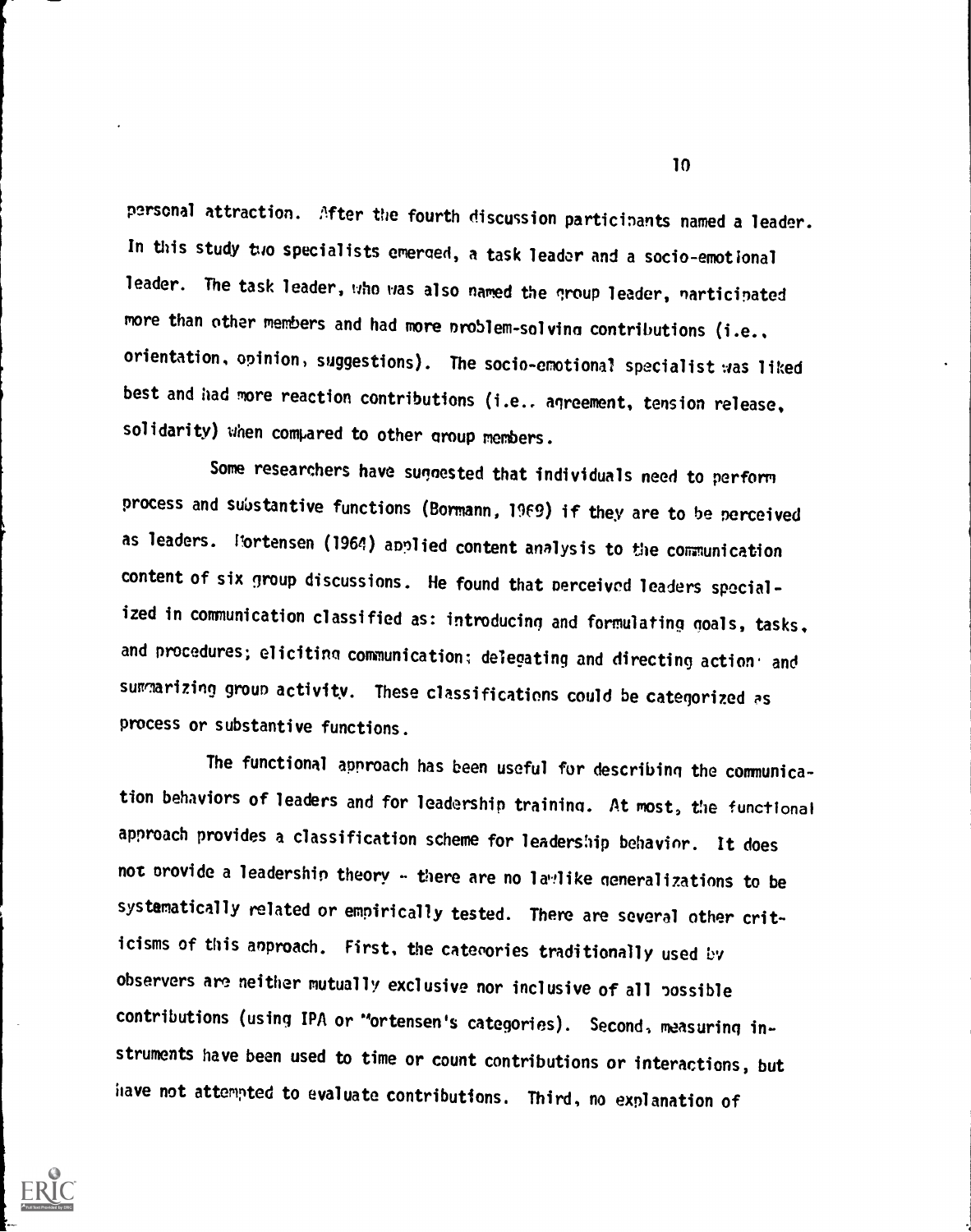the reason nerceived leaders perform the necessary functions has been offered.

Thus, the approach does not provide for prediction of leadership.

The sixth approach to leadership, social influence, is concerned with power relationships ia the group. The concept of power has been described

as:

When the acts of an agent can (actually or potentially) modify the behavior of a person, or group of persons, the agent has power over that person, or group of persons (Collins and Guetzkow, 1964, n. 121).

Collins and Guetzkow have posited several propositions concerning social influence. The first set of propositions are related to the direct sources of power and interpersonal influence. They are:

> Proposition 6.1. Direct control of task environmental rewards is a source of nower.

Proposition 6.2. Control of the rewards associated with "friendly interaction" is a source of power.

Proposition 6.2-A. The greater the personal attraction of other group members to a single individual, the greater the nover of that individual.

Proposition 6.2-B. The nreater the interpersonal attraction among the members of a group, the areater the nower of the nroun over the group members.

Proposition 6.3. Control of nunishment will be a source of power

(a) when the conditions of nunishment are clearly specified and (b) when comnliance can be observed.

Proposition 6.A. Punishment-based power (a) will not lead to interpersonal liking and (b) will inhibit the exercise of nower based on interpersonal attraction (Collins and Guetzkow, 1964,p139).

The second set of nropositions is concerned with the indirect sources of

 $\epsilon$ 

power. They are:

Proposition 7.1. When several individuals are rewarded or nunished as an entity, the group will have power over the individual members.

Proposition 7.1-A. Under conditions of common fate, the individuals will develop interpersonal attraction.

Proposition 7.1-B. The individual members will have more influence over each other under conditions of common fate.

Proposition 7.2. An anent which has been successful in the past will have increased power.

 $\mathbf{1} \cdot \mathbf{1} \cdot \mathbf{1} \cdot \mathbf{1}$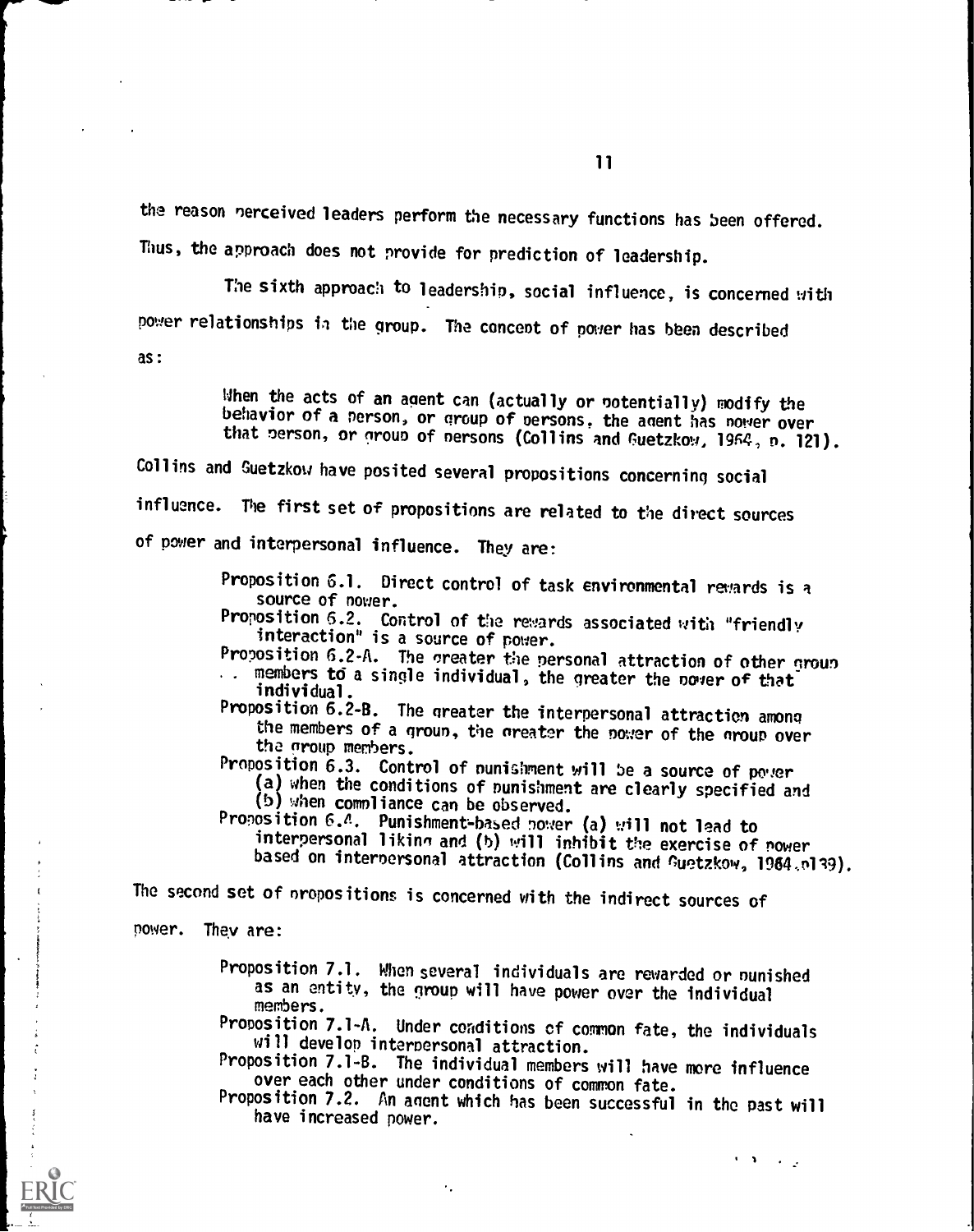Pronosition 7.3. An agent with a reputation of competence will have power even if the group members have not directly observed his success.

Proposition 7.4. Formal designation as a leader, suoervisor, boss, etc., will be a source of nower.

Proposition 7.4-A. Legitimate power will be weakened when influence attempts are outside the scone snecified by formal designation (Collins and Puetzkow, 1964, n. 151).

The final set of propositions is concerned iwth the consequences of high and

low power. They are:

Proposition 2.1 High power persons possess more influence.

Proposition 8.1-A. High nower persons exert influence without making overt behavioral attemots to influence.

Proposition 8.1-B. High nower-status persons will initiate a greater total number of communications.

Proposition 8.1=C. High nower nersons will initiate more communication classified as influence attemnts.

Proposition 8.1-D. High power persons will be successful in a larger percentage of the influence attempts which they do make than low cower oersons.

Proposition 8.2. High no!er narsnns will be less affected by the efforts of others to influence them.

Proposition 8.3. High power members will tend to form cliques.

Proposition 8.4-A. Low power nersons will behave deferentially toward high power persons.

Proposition 8.4-B. Low newer nersons will be less deferential and less<br>threatened when supported by their peers.<br>Proposition 8.5. Low power persons will be suspicious of high power

agents who can arbitrarily award or withhold important resources.<br>Proposition 8.6. Low power persons will be threatened if ambiguity<br>exists in their relationship with high power agents (Collins and<br>Guetzkow, 1954, p. 165).

Due to the fact that this annroach has a clear theoretical statement

the research supporting it will not be summarized here. Collins and Guetzkow

(1964) have cited research supporting each of these propositions in their

book. In addition, Cartwright and Zander (1968) have provided an excellent

summary of the research on social influence as well as a collection of major

works sunoortinn this approach (Lippitt, Polansky, Redl, and Rosen, 1952;

Gold, 1958: French and Raven, 1959 Rind and Kelley, 1963; Jones, Gergen,

Gumnert, and Thibaut, 1965; and Hurwitz, Zander, and Hvmovitch, 1958).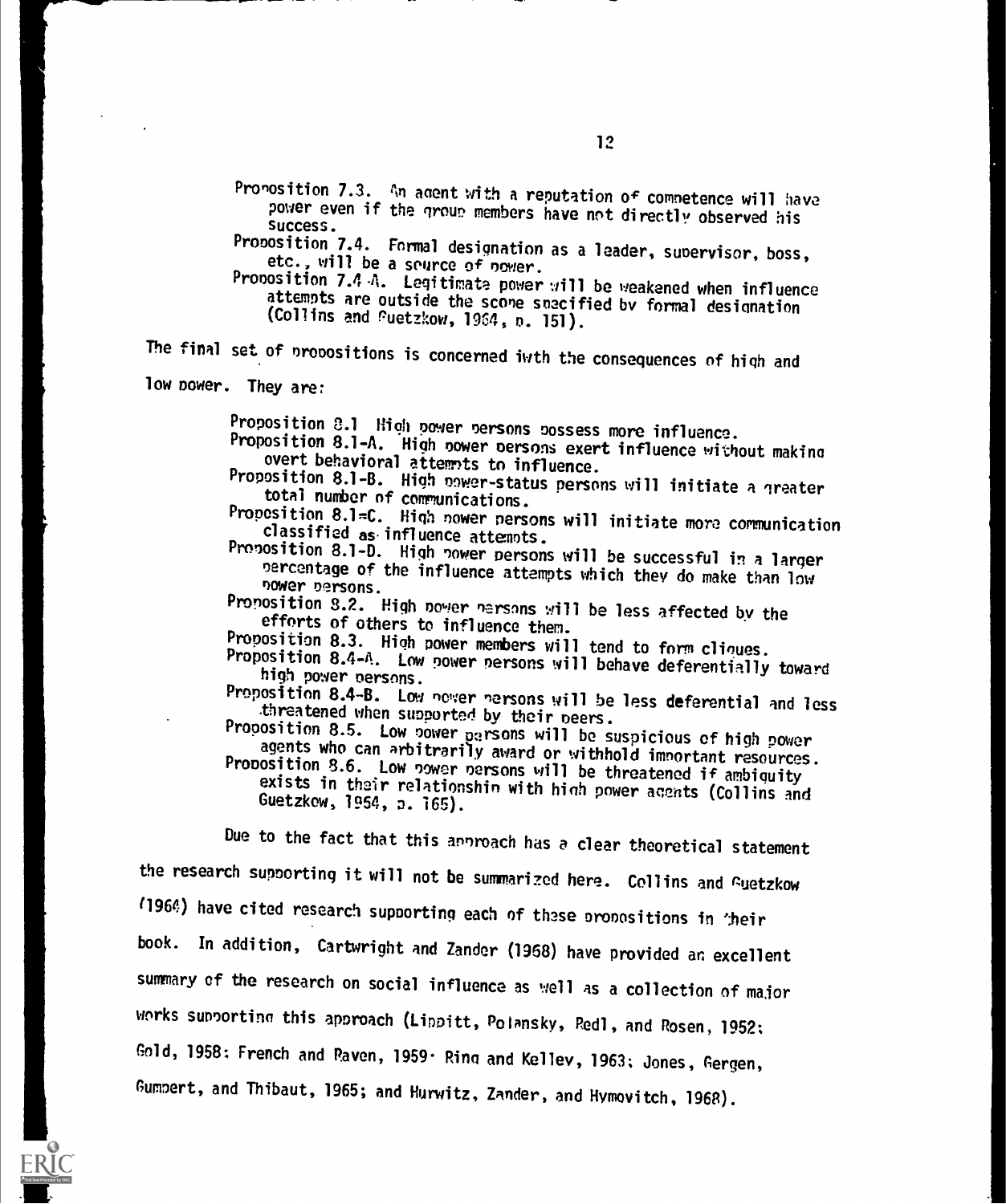In the evaluation of this annroach, the theoretical criteria are met. The pronositions nrovide lawlike generalizations and the statements are systematically related. The pronositions are emnirically testable: and, for the most part, have been emniricelly sunoorted. The basic problem associated with this anproach is its inattention to the concentualization of a "group". The theory does not define a group nor has the research employed a consistent operationalization of a grow;. The research has, in general, investigated collections of individuals rather than grouns. Further, most groun variables are absent from this theory. Its emnhasis is on individual(s) relationships with other individuals. There is little consideration of cohesion, productivity. and other products of erouo effort.

The seventh and final approach considered is Gibb's (1969) interaction theory. Cibb posits:

- 1. Groups are mechanisms for achieving individual satisfactions.<br>2. Any group is a system of interactions within which a structure Any group is a system of interactions within which a structure emerges by the development of relatively stable exnectations for the behavior of each member. Such sxnectations are an expression of each member's interactional relations with all other members and are, of course, determined by the other members' nerceptions of his personal attributes and his performance on earlier occasions.
- 3. This role differentiation is a characteristic of all grouns, and some role natterns aopear to be universal. However, the nature of the group-task situation. the size of the group, and a great variety of other variables determine the role needs of the groun-<br>in-situation. in-situetion.
- 4. The association of a oarticular individual member with the nerformance of a role or nattern of roles is lamely determined by the particular attributes of nersonality, ability, and skill which differentiate him nercentually from other members of the<br>group. grow,.
- 5. Leadership is but one facet, though nerhaps the most readily visible facet, of this larger nrocess of role differentiation. Leadership is simply this concent annlied to the situation obtaining in a groun when differentiation of roles results in one or some of the parties to the interaction influencing the actions of others in a shared aonroach to common or comnatible goals.

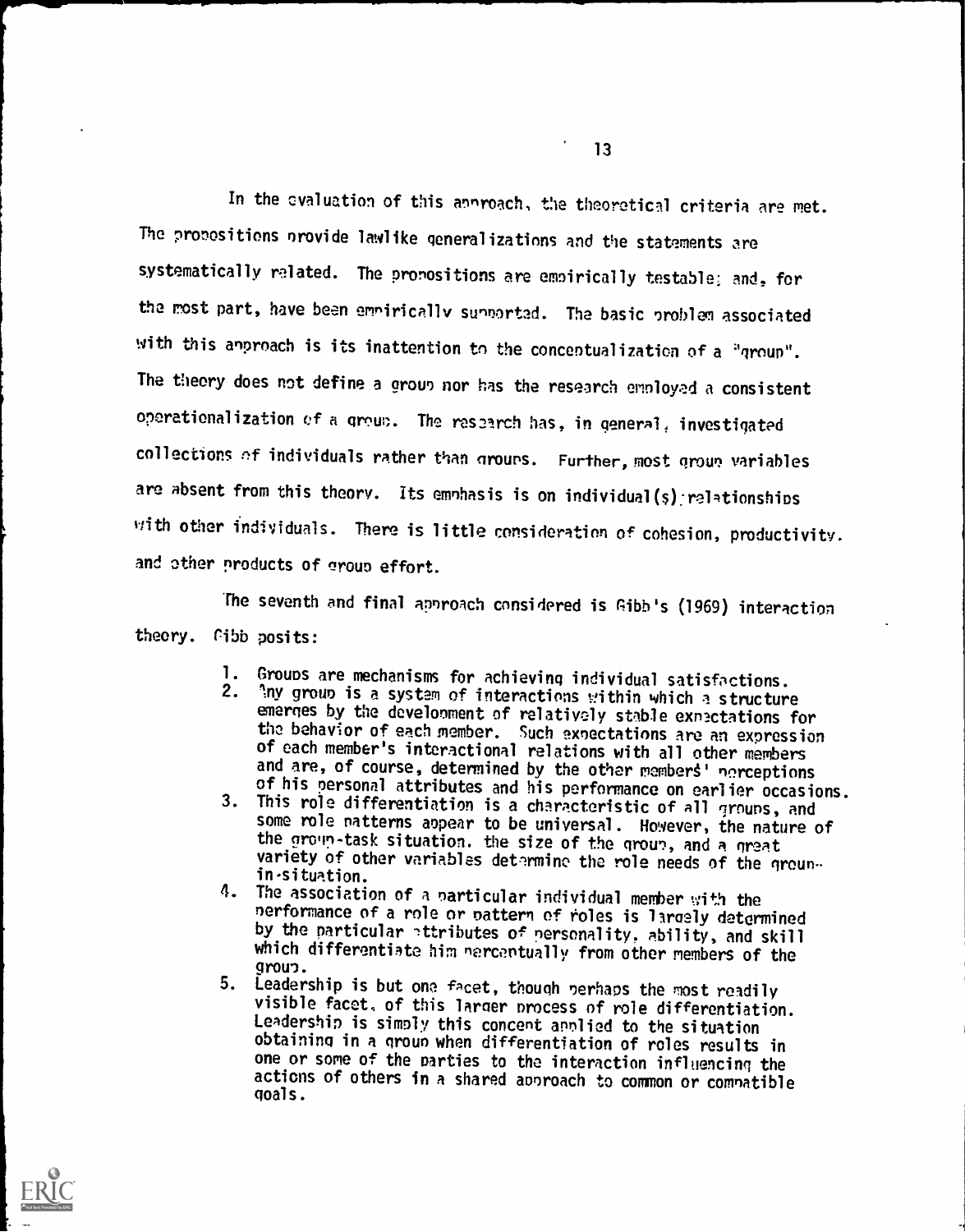6. Leadership, like any other role behavior, is a function of<br>nersonal attributes and social system in dynamic interaction.<br>Both leadership structure and individual leader behavior are<br>determined in large part by the natur population characteristics of the group, or in other words,<br>to the attitudes and needs of the followers. Leadership inevitably embodies many of the qualities of the followers, and the relation between the two may often be so close that it is difficult to determine who influences whom and to what extent. For this reason it is possible for leadershin to be nominal only (Gibb. 1969, pp. 270-271).

Research sunnortinq statements from this theory can be found by examining research generated by the trait, situational, style. functional, and social influence approaches because this theory attempts to incorporate and integrate all the major variables known to be involved with leadershin.

In evaluation the interaction theory does meet the theoretical criteria. It does provide lawlike generalizations which are systematically related and emnirically testable. It also has at least two advantanes over the social influence theory. First, it considers more major variables related to leadership in a small groun: the nersonality of the leader- the attitudes, needs, and problems of the followers; the structure and syntality of the group; and the group situation. Second, the theory recognizes: the interaction of individual perceptions of the leader, grown members, groun, and situation in producing leadershin. Unfortunately, little of the research to date has investigated the interaction of these variables. Until the interaction is examined, results of research on leadership will continue to yield unexciting findings.

In summary, seven annroaches to leadershin have been examined. Only the social influence and interaction positions meet the criteria for a theory,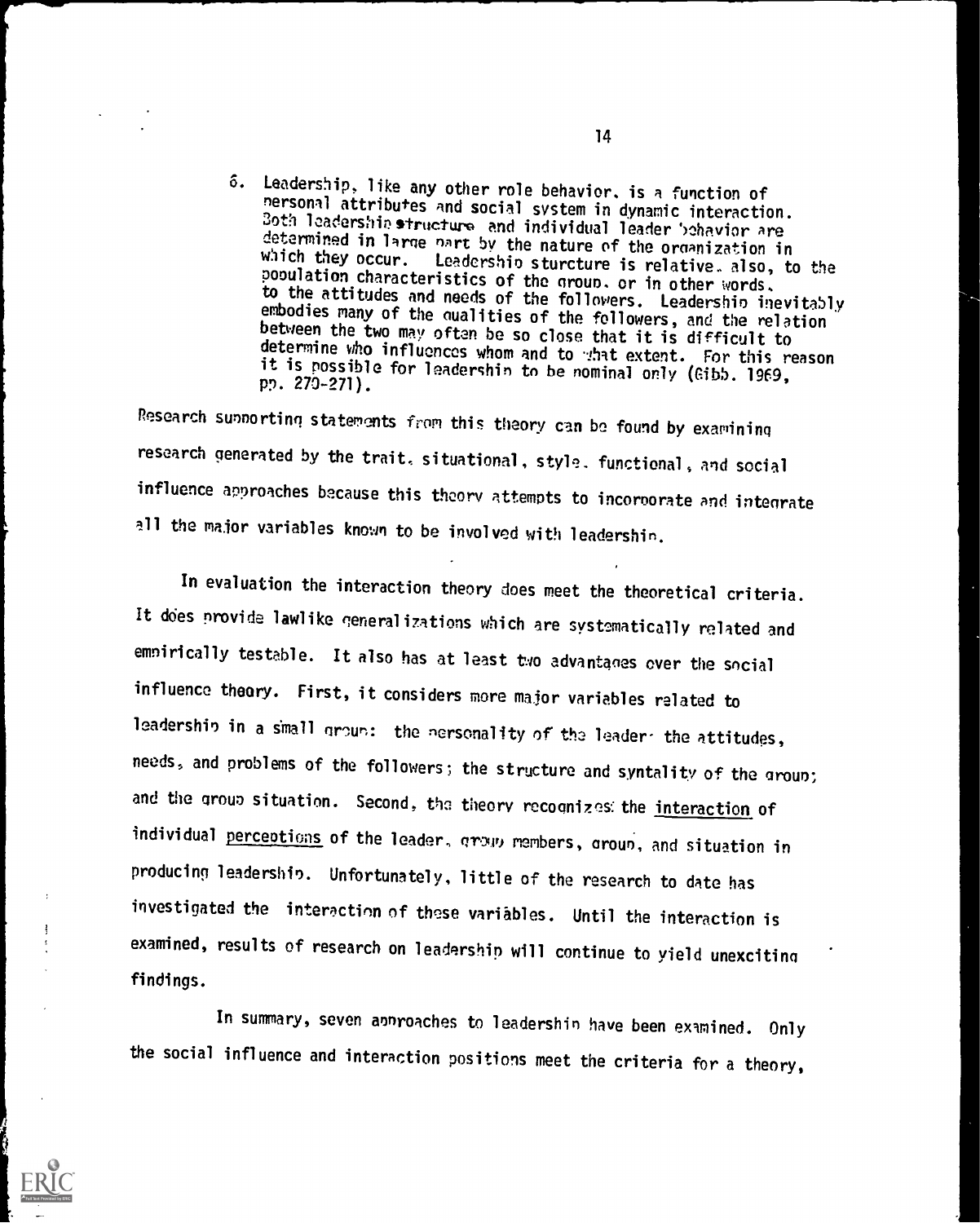Of the two, the interaction theory is far sunerior. The authors recommend that this theory be given careful consideration in all future leadershin research.

### :lethodnlooical Evaluation

An imnortant consideration in the evaluation of leadershin research is the quality of the methodology employed. This section briefly discusses general, theoretical, conceptual, and measurement issues relevant to leadershin research. Still, the concern of the authors is to evaluate the research in terms of the isomorphism between the theory and the methodology that validates it.

There are several general observations that should be made concerning the methodology of leadership research. We have nreviously dismissed notions that the study of leadership demands non-scientific methodologies. Pany criticisms .which shall reference leadershin have been ennlied to all small group research (McGrath and Mtman, 1966; Bormann, 1970; Gouran, 1970. Lashbrook, 1970; Mortensen, 1970; and Fisher, 1971). First, leadership studies vary widely in rigor and methodology from case studies to extensive, carefully conducted experiments. Second, research renorting is enually variable--some studies are thoroughly reported while others are missing vital sections. In some cases the theoretic rationale is comnletely absent. Hypotheses are not always specified. Measurements and operationalizations are often not reported. In several cases the results and analyses are incompletely reported. A third generalization is that leadership researchers lack a shared language, and there is no indicated movement in such a direction. There is great diversity in the definition and onerationalization of leadershin and related variables. Leadershin has been onerationalized in numerous ways --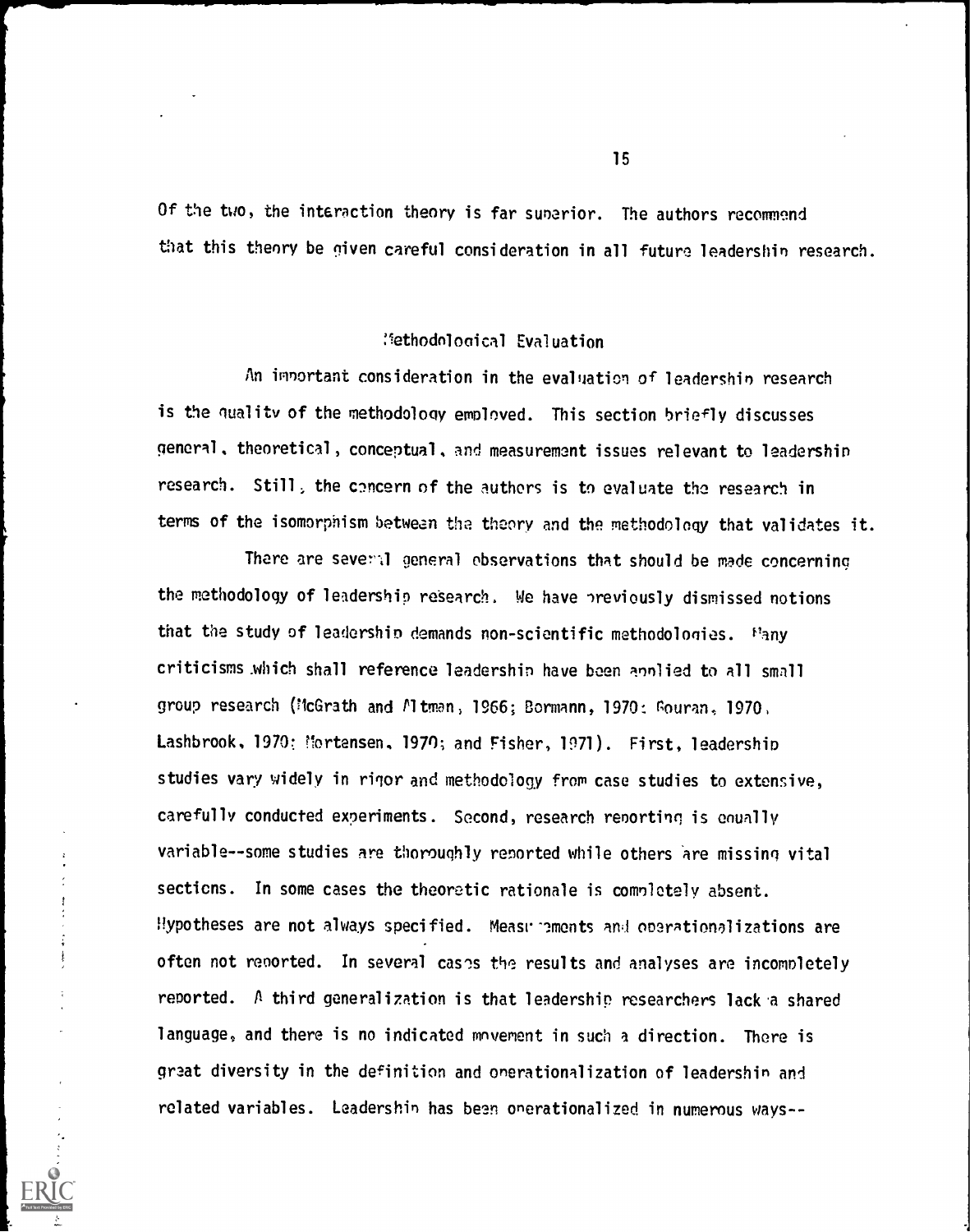(i.e., election, appointment. sociometric choice, observation, member perception, and frequency of interactions in general and of a snecific tyne). Often these same operationalizations have been used to define other concepts (i.e., internersonal attraction, source credibility, prestige. status, power). Such differences make generalization difficult. Fourth, replication of leadershin studies is almost nonexistent. Replication is essential for the systematic accumulation of knowledge that is necessary for theoretical advancement. A fifth observation is that most leadershin research lacks a theoretical foundation. Emniricai guestions appear to be derived from armchair philosnnhv rather than theory (and often from the seat rather than the arm of the chair). A final consideration is the lack of multivariate and nrocess oriented analyses of leadershin. Because the small group precess is so complex and because so many variables are interacting at one time, single-variable analysis seems inappropriate and misleading. It is the impression of the authors that the statistical designs employed by small croup leadership researchers are often a rather arbitrary and incidental concern stemming from the nature of the data. That is, the existence of antecedent conditions rather than derived hypotheses are actually being nut under test. The results of such research offers little of value to those interested in theory construction, renardless of the statistical significance that may be achieved.

Inattention to theoretical considerations is nerhaps the most persistent problem in leadership research. This lack is due to the diversity of definitions and operationalizations and to the absence of a theoretical foundation. In the first section of this paper it was noted that a leadership theory does exist, If the considerations of the interaction theory are used

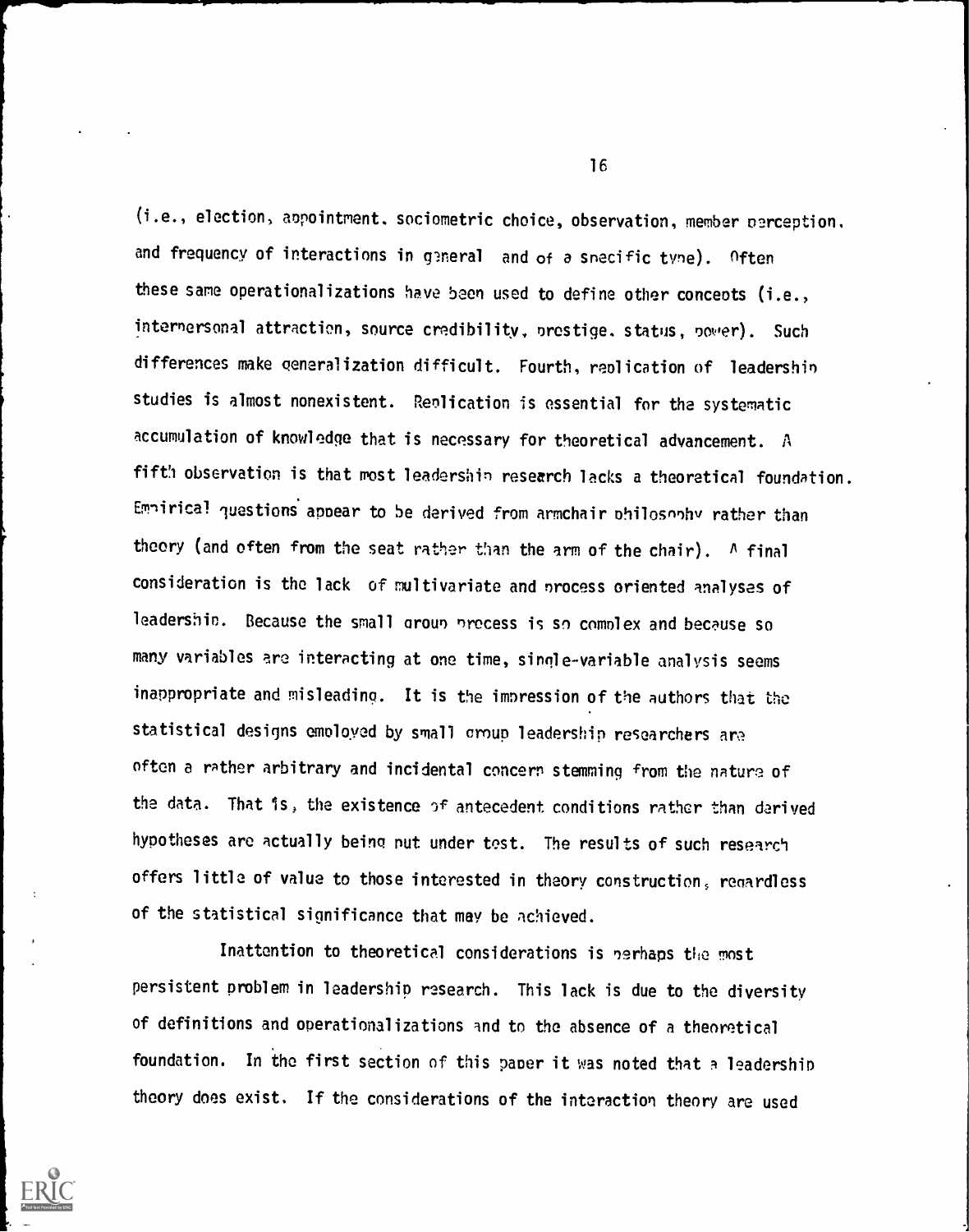to determine the appropriate desinn and measurement for leadershin studies knowledoe of leadership will vastly imnrove.

Conceptualization is another nrimary nroblem area in leadershin research. The concepts "group" and "leadershin" have been inconsistently defined and/or operationalized. In actual research groups have ranged from real-life groups in action to short-term laboratory groups (even 20 minute groups). In spite of the inconsistencies in research there appear to be several areas of potential agreement: a group is not just a simple collection of individuals; a group consists of two or more members: group members interact: and the group has a nurnose or goal. Gibb adds the characteristic of structure in his theory of leadership. The interaction theory states that a croup is "a system of interactions within which a structure emerges by the development of relatively stable expectations for the behavior of each member " (Gibb, 1969. p. 270). In terms of leadershin the inconsistencies are even more confounding. Ps specified earlier, leadership has been identified by observers, group members, or occunancy of a given office. There seems to be a trend toward defining leadership in terms of measureable perceptions of group members and the performance of leadershin functions. Whether these measurements are themselves theoretical is never really addressed by the researchers. In testing any theory the theoretical conceptualization should be isomorphic with the onerationalization of variables.

The final methodological issue is measurement. ^ssuming that leadership should be operationalized in terms of group member perceptions and/or performance of leadership functions, present measurements are inadequate. Present member perception instruments tend to sample only a small part of the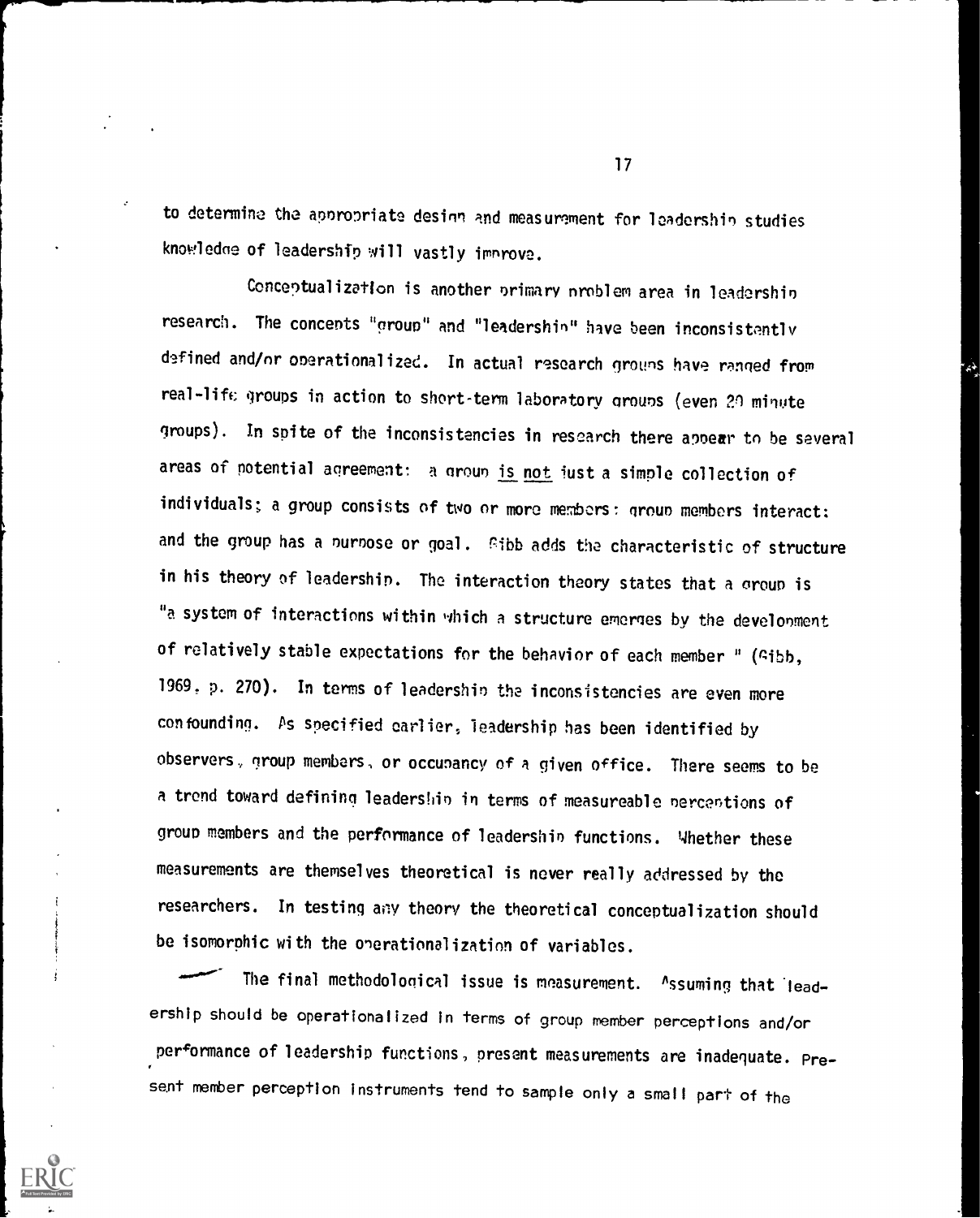universe of characteristics that individuals use in evaluating leadership. The authors of this paper view leadership as a multidimensional construct. Until multivariate techniques are used to develop scales for measurement of the dimensions of leadership, group member perceptions will provide little knowledge of the concept of leadership. The second type of measure, which is concerned with the quantitative performance of leadership functions (i.e., Bales' IPA), has been better developed. However, it too needs improvement. The scales that have been used are neither all-inclusive nor mutally exclusive. This problem can be minimized by considering other possible categories and changing some of those employed. Another problem with this measurement is the sole reliance on counting contributions in each category. The instrument might be improved by qualitative evaluation of the contributions. The contributions might also be timed or an indication made of whom the person is interacting with (or the fact that it is not an interaction). With improvement both of these types of measurement will help in the development of research projects to test leadership theory.

In this paper seven approaches to leadership have been evaluated theoretically. Gibb's interaction theory was the only one that met the three criteria for a theory. The authors of this paper do not contend that this is a final answer to leadership theory, but they do recommend that more research should be theoretically based and, at present, the interaction theory can provide that base. In addition to the theoretical evaluation, leadership research was examined methodologically. General, theoretical, conceptual, and measurement issues relevant to leadership research were discussed. Weaknesses were isolated and possible improvements were suggested. With theoretical and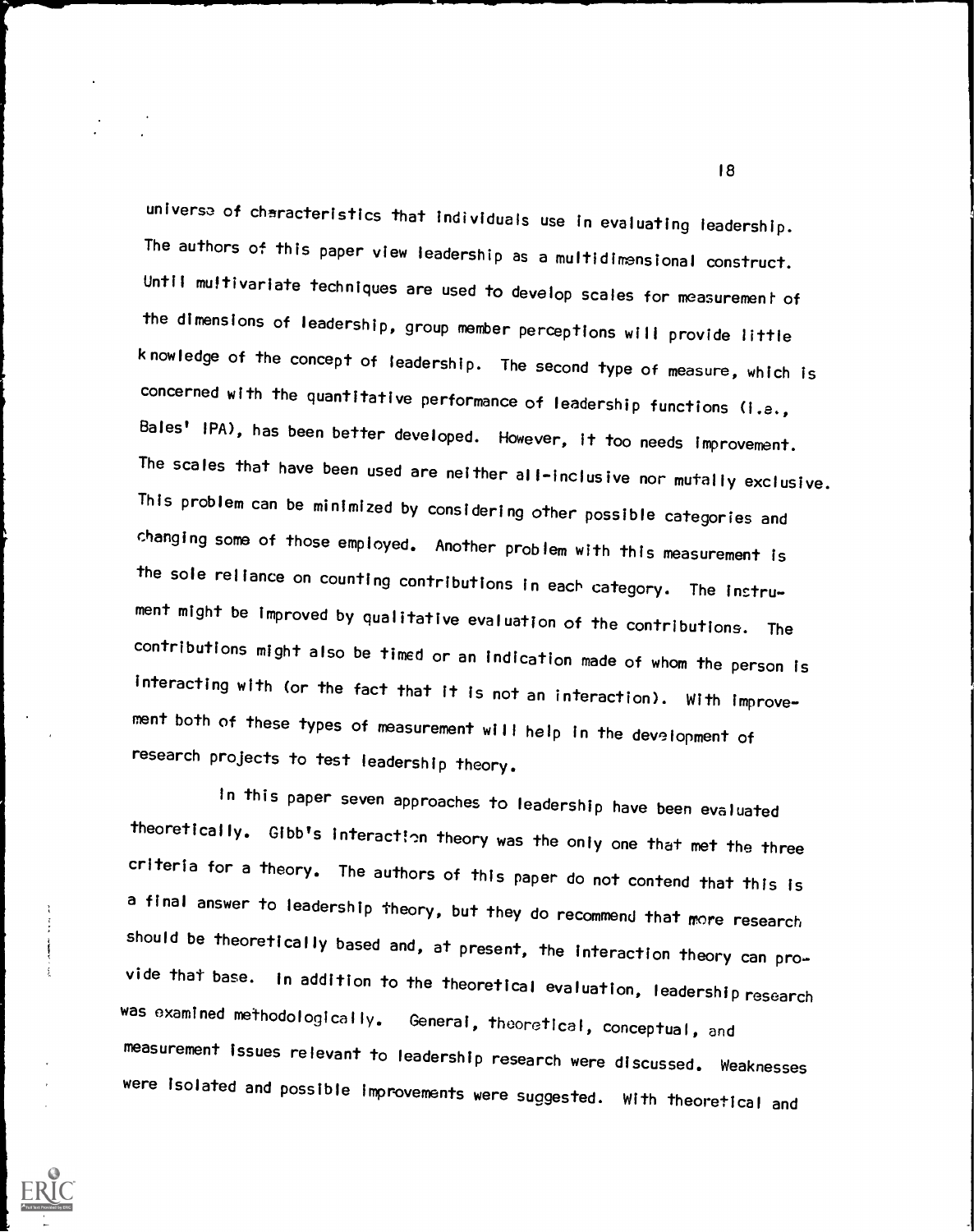methodological improvements leadership research can result in a significant accumulation of knowledge.

 $\ddot{\ddot{\phantom{a}}}$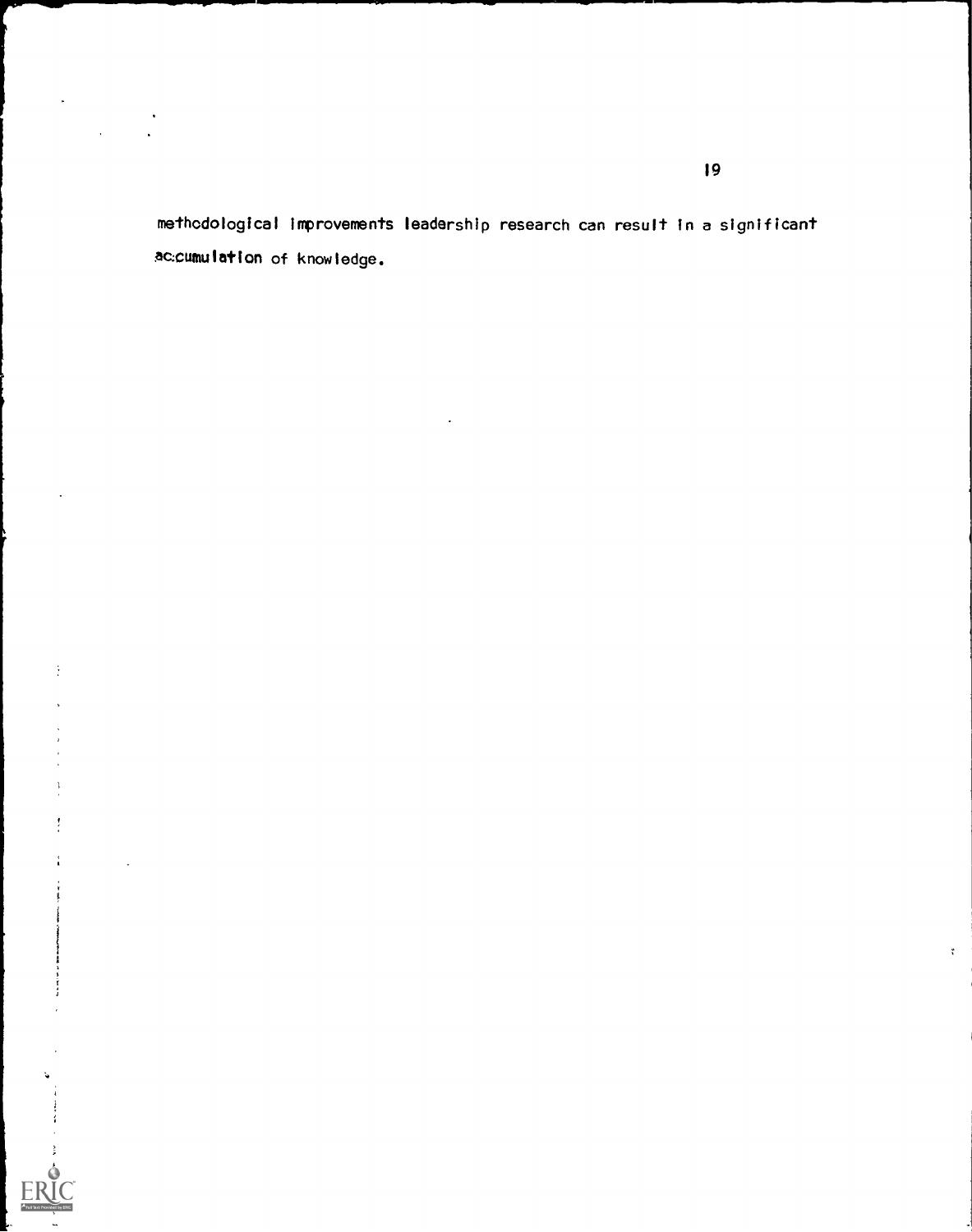#### References

- Bales, R. F. interaction process analysis: a method for the study of small grows. Cambridge, Mass.: Addison-Wesley, 1950.
- Bales, R. F. Task roles and social roles in problem-solving groups. In E. Maccoby (Ed), Readings in Social Psychology. New York: Holt, Rinehart, and Winston, 1958.
- Barnlund, D. C. Consistency of emergent leadershin in groups with changing tasks and members. Soeech Monographs, 1962. 29, 45-52.
- Barnlund, D. C. and Heiman, F. S. The dynamics of discussion. Boston: Houghton Mifflin, 1960.
- Bass, B. M. Leadership, psychology and organizational behavior. New York: Harper, 1960.
- Bird, C. Social psychology. New York: D. Annleton, 1940.
- Bormann. E. G. Discussion and group practices. New York: Harper, 1969.
- Bormann, E. G. The paradox and promise of small group research. <u>Sneech</u> Monographs, 1970, 37, 211-217
- Cartwright, D. and Zander, A. (Eds.) <u>Group dynamic</u>s: <u>research and theory</u>. (2nd ed.) Evanston, Ill.: Row, Peterson, 1960.
- Lartwright, D. and Zander, A. (Eds.) <u>Group dynamics</u>: <u>research and theory</u> . (3rd ed.) New York: Harper & Pow, 1968.
- Collins,  $B_1$  E. and Guetzkow, H.  $A$  <u>social psychology of oroup processes for</u> decision-making. New York: John Wiley, 1964.
- Fiedler. F. E.  $\Lambda$  contingency redel of leadership effectiveness. In I. Berkowitz (Ed.), <u>Advances in experimental social psychology</u>. New York: Academic Press, 1964. 149-199.
- Fieller, F. E. The contingency modal: a theory of leadership effectiveness. In H. Proshansky and B. Seidenberg (Eds.), Basic studies in social psychology. New York: Holt, Rinehart, and Winston, 1965, 538-551.

- Fiedler, F. E. Personality and situational determinants of leadershin effectiveness. In D. Cartwright and  $\wedge$ . Zander (Eds.), Group dynamics: research and theory. (3rd ed.) New York: Harper and Row, 1968.
- Fisher, B. A. Communication research And the task-oriented group. Journal of Communication. 1971, 21, 136-149.
- French, J. R. P. and B. H. Raven. The bases of social power. In D. Cartwright (Ed.), Studies in social nower. Ann Arbor: University of Michigan Press,  $1959, 118-179.$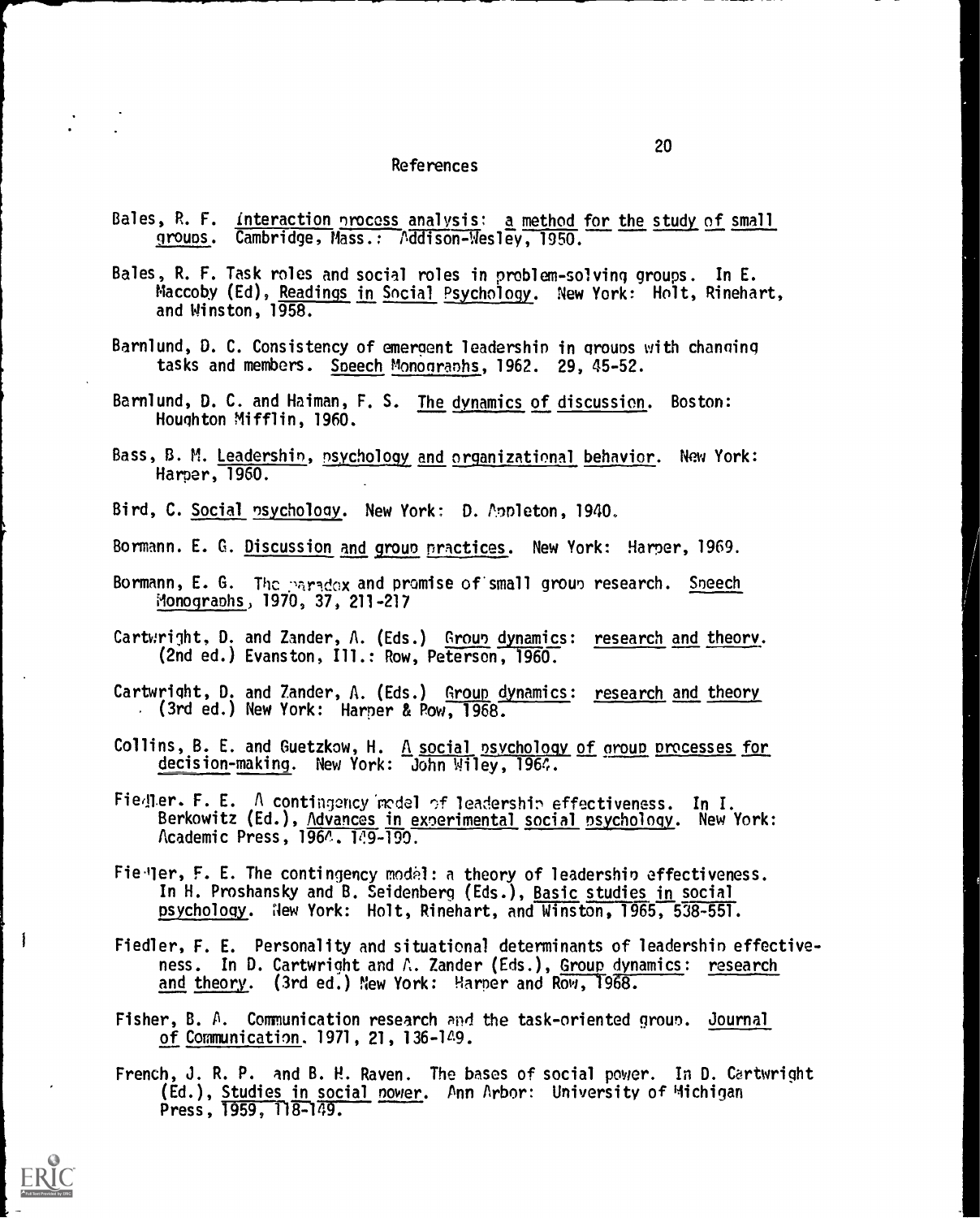- Gibb, C.A. Leadership. In G.Lindzey and E. Aronson (Eds.), Handbook of Social Psychology, IV. Reading, Mass.: Addison-Wesley, 1969, 205- 282.
- Gold, M. Power in the classroom. Sociometry, 1958, 21, 50-60.
- Gouran, D. Response to "The paradox and promise of small group research".<br>Speech Monographs, 1970, 37, 217-218.
- Hamblin, R. L. Leadership and crises. Sociometry, 1958, 21, 322-335.
- Haythorn, W. The effects of varying combinations of authoritarian and equalitarian leaders and followers. Journal of Abnormal and Social Psychol-291, 1956, 53, 210-219.
- Heslin, R. and Dunphy, D. Three dimensions of member satisfaction in small groups. Human Relations, 1964, 17, 99-112.
- Hook, S. The hero in history. New York: John Day, 1943.
- Hurwitz, J, A. Zander, and B. Hymovitch. Some effects of power on the relations among group members. In D. Cartwright and A. Zander (Eds.), Group dynamics: research and theory. New York: Harper and Row, 1968.

Jennings, E. E. An anatomy of leadership. New York: Harper, 1960.

- Jones, E., K. Gergen, P. Gumpert, and J. Thibaut. Some conditions affecting the use of ingratiation to influence performance evaluation. Journal of Personality and Social Psychology, 1965, 1, 613-625.
- Krech, D., R.S. Crutchfield, and E.L. Ballachey. Individual in society (2nd ed.). New York: McGraw-Hill, 1962.
- Lashbrook, W.B. Cybernetic groups: the future of interaction process analysis. Paper presented at the meeting of the Speech Communication Association of America, New Orleans, December, 1970.

Likert, R. <u>New patterns of management</u>. New York: McGraw-Hill, 1961.

- Lippitt, R., N. Polansky, F. Redl, and S. Rosen. The dynamics of power. Human Relations, 1952, 5, 37-64.
- Lippitt, R. and R.K. White. The "social climate" of children's groups. In R.G. Barker, J.S. Kounin, and H.F. Wright (Eds.) Child behavior and development. New York: McGraw-Hill, 1943, 485-508.
- McGrath, J.E. and Altman, I. Small group research: a synthesis and critique of the field. New York: Holt, Rinehart, and Winston, 1966.